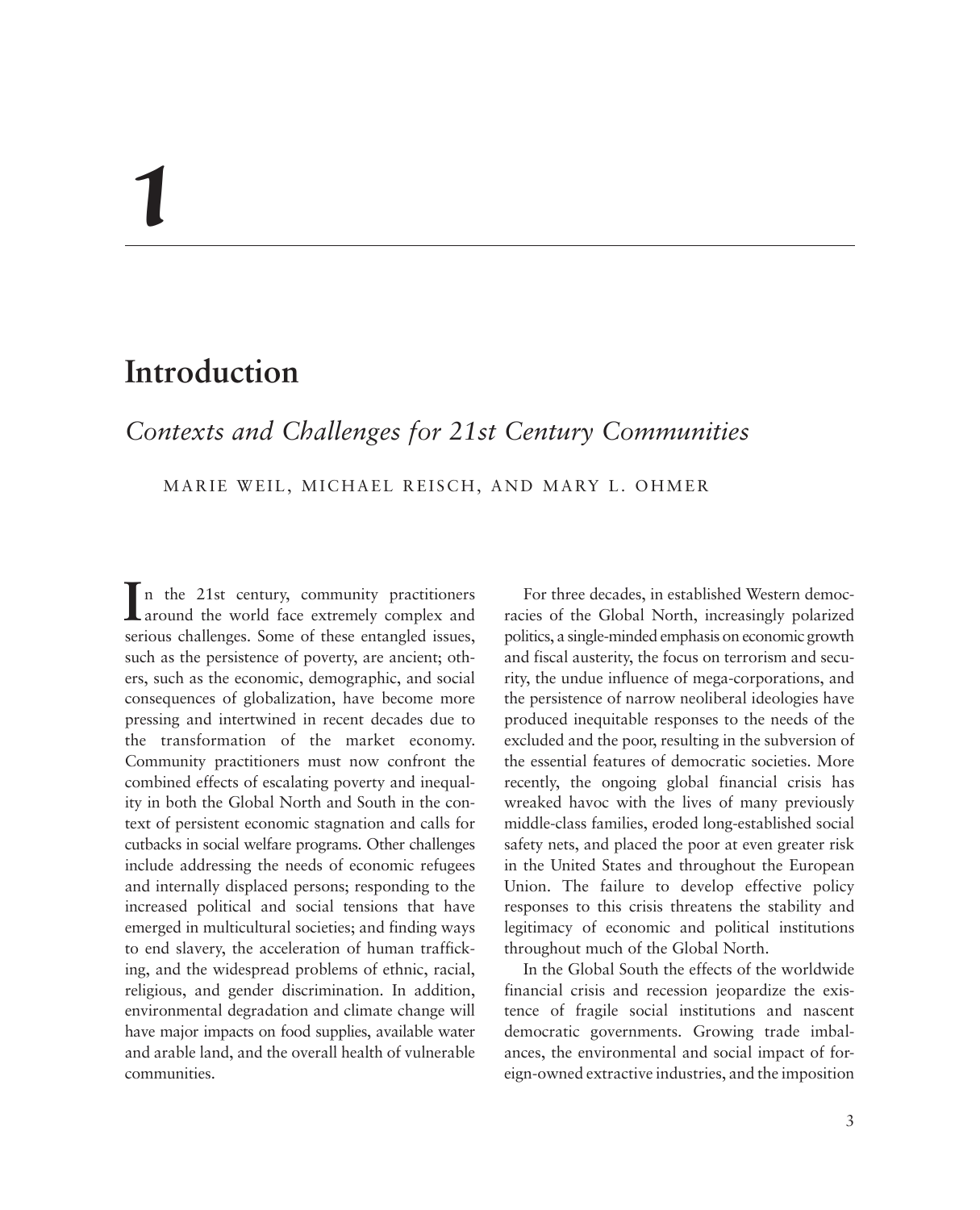of mono-crop agricultural systems on former subsistence economies exploit the vulnerability of developing nations and threaten their national sovereignty through a 21st century version of colonialism. This intersection of social, economic, political, and environmental issues offers new challenges for community practice, from the grassroots level to the highest circles of international policy development. Both domestic efforts to promote greater democratization and effective cross-national coalitions are needed.

As the speed of communication and access to information reach unprecedented levels, committed, proactive work is needed at the local, state, national, and international levels to apply these technological advances to the strengthening of civil societies and the creation of new, more responsive institutions. By mobilizing geographic communities and communities of identity and interest, practitioners can help address this complex nexus of challenges by promoting sustainable social and economic development, organizing more effective and responsive services, engaging in planning and policy development to solve old problems in innovative ways, and advancing human rights and social justice through political and social action. As both the historical record and contemporary developments demonstrate, community practitioners can achieve these goals and create more socially just communities and a more socially just world. Difficult struggles will be required to achieve these goals, but as our past accomplishments indicate, they are certainly within our grasp.

#### **GLOBAL CONTEXT FOR COMMUNITY PRACTICE**

To meet the challenges confronting community practitioners in the 21st century, it is essential to understand the global context of local issues and problems. Over the past several decades, globalization has not only exacerbated the poverty of marginalized groups but has contributed substantially to a widening of the gap between rich and poor, within nations and between the Global North and the Global South (Lightman, Mitchell, & Herd, 2008). Globalization has altered the nature of welfare provision in industrialized and developing nations alike (Lyngstad, 2008; Olsen, 2007) and has led to an increase in transnational migration around the world (Chandler & Jones, 2003; Kim, 2009). As a result, the social work profession's historic commitment to social justice is imperiled (Polack, 2004) and issues such as immigration, public health, environmental protection, and economic well-being can no longer be understood or addressed without a global perspective (Xu, 2007).

Globalization has also transformed the nature of urban areas—a long-standing area of concern for community practitioners—as well as the relationship of cities to one another and to their surrounding regions (Mahutga, Xiulian, Smith, & Timberlake, 2010). This rapidly changing political, social, and ideological environment compels community-based nonprofit organizations to reassess their roles, develop new survival strategies, and create innovative approaches to the attainment of social justice goals in an environment of increasing economic, fiscal, and political uncertainty (DeFilippis, Fisher, & Shragge, 2009).

These changes have also intensified the stresses community residents experience, increased competition and conflict at the community level, and multiplied the pressures on community practitioners to produce new responses (Gonzales, 2007). In addition, they have affected the politics of social work practice in numerous ways. They have undermined the historic mission of nonprofits, transformed the nonprofit sector's relationship to the state, subverted long-standing interorganizational relationships, and altered the daily interactions of practitioners and constituents (Reisch, 2012).

We contend that in the 21st century community practitioners must understand the processes of globalization and confront its multiple consequences in order to serve communities effectively and to preserve the policies we espouse (Barbera, 2006; Dominelli, 2007; Lyngstad, 2008). One specific response to these developments that is particularly relevant to community practitioners is to redress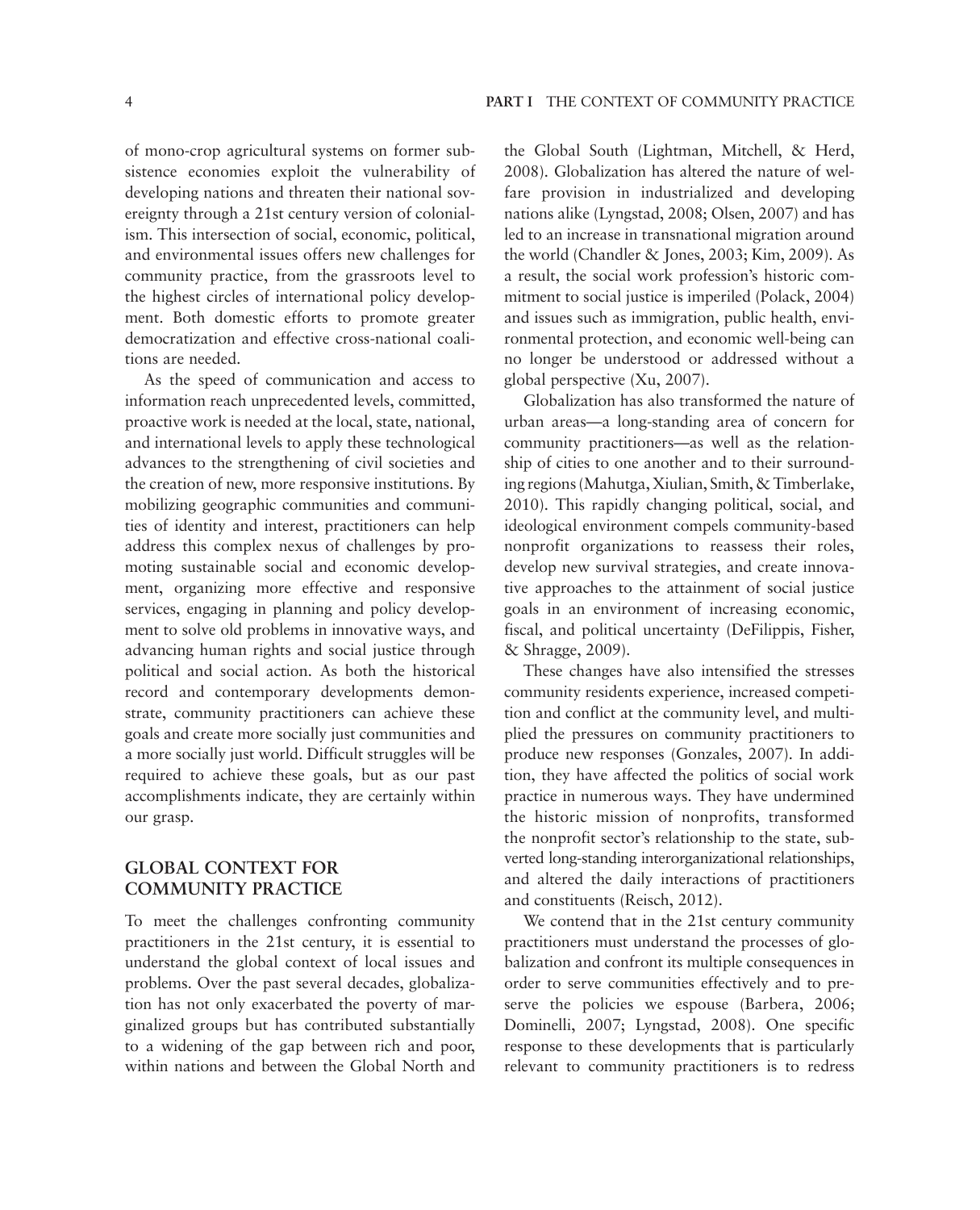and prevent the further imposition of Western norms and values on international social work practice and social work education (Askeland & Payne, 2006). Another is to overcome the impression that globalization is a remote process in order to educate others about its direct and indirect effects on basic aspects of human well-being, including living conditions and the nature of work in both rich and poor nations (Lyons, 2006).

#### **SOCIAL WORK EDUCATION: GLOBAL GLIMPSES**

Since the publication of the first edition of this text*,* social work educators in the United States and other industrialized nations have made considerable strides to expand classroom and experiential content about international issues. These include the creation of short-term field experiences, longer-term internships, cross-national university and agency partnerships, and the creation of more "globalized" curricula that infuse international content in courses and expand the profession's long-standing commitment to social justice (Barbera, 2006; Collins, Kim, Clay, & Perlstein, 2009; Meyer, 2007; Rotabi, Gammonley, Gamble, & Weil, 2010).

During the past 50 years the development of social work education and practice has accelerated rapidly in the Global South. Numerous schools have been created that focus on both rural and urban issues, and more practitioners are entering the field. In some nations of the Global South, however, social work education has been long established. As Healy (2007) notes, social work education programs were established in Chile in 1925 and initiated in India by 1936. In Latin America there is a particularly strong tradition based in the extensive research of "dependency theorists" (see Chapter 8) who documented the continued exploitation of Latin American nations by North Americans and Europeans in the modern trade system. This perspective provided the conceptual framework for locally grounded, independent social work curriculum development in Latin America and has influenced practice and education for more than 30 years.

Argentina, for example, has strongly rejected the application of theories and methods from the United States and Western Europe and created a unique Argentinian social work ideology and approach to practice (Healy, 2001, p. 98). In the face of military repression and the apathetic responses of political leaders, social work faculty "struck out on their own and adopted popular education and social development theories and practice" (Garber, 1997, p. 164). They placed major emphasis on work at the community level and on social change while reducing attention to "individual and clinical interventions which were the preferred approaches of the established sectarian services" (p. 164).

Unfortunately, today, at the prompting of social work scholars—largely from the United States—a number of schools in Latin America are again adopting clinical methodologies of questionable applicability to local cultures and belief systems. As Dominelli (2007) notes, one of the risks of globalization in social work education is that instead of promoting mutual learning between educators and practitioners of different backgrounds, all too often faculty from Northern regions encourage their colleagues in the Global South to adopt established clinical theories and practices from Europe or the United States that undermine traditional values and time-honored traditions of community and smallgroup problem solving. This creates at least three problems. First, as a form of intellectual colonialism, it assumes the superiority of Western theory and methods. Second, these theories may not be suitable to communities that have enormous differences in history, culture, and context. Finally, it prevents social work educators in the Global North from learning the value and strength of collectivism from their Southern counterparts, as well as the excellent models of participatory community planning and development they have created.

The first school of social work in Africa was established at the University of Cape Town in 1924. As might be expected, its development was overseen by Afrikaners, with the goal of eliminating "white poverty" (Healy, 2001). The first school of social work in South Africa for non-Whites was established in 1941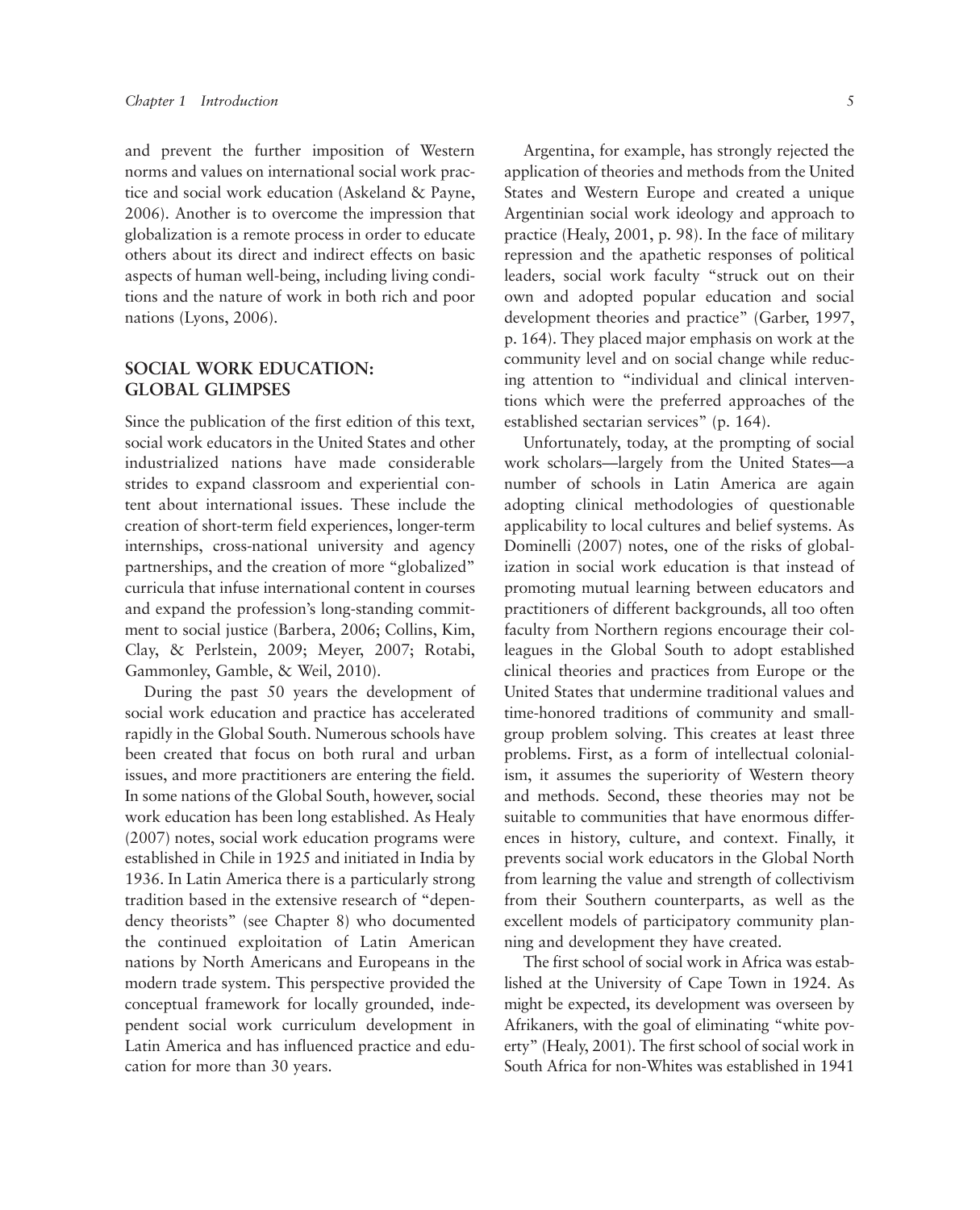through the collaborative efforts of a South African philanthropist and a Congregational missionary educated at Yale who was committed to human equality (Healy, 2008, p. 23). Over the past 70 years, social work programs at the bachelor's and master's levels have spread throughout sub-Saharan Africa. Due to a combination of economic stress, political instability, and the burden of structural adjustment debts, however, many of these programs are underfunded.

The first school of social work in North Africa opened in Cairo in 1936, the same year that Egypt became an independent state. The school adopted "the American model" of theory and research combined with a social reform approach. It was successful in promoting the development of a range of social services that amplified the traditional service work provided by mosques (Healy, 2001).

Professional-level social work in India began with establishment of the Sir Dorabji Tata Graduate School of Social Work through the generous funding of a philanthropist and the determined commitment of Clifford Manshardt, a Congregational minister/ social worker who founded a settlement-type neighborhood house in 1926 in Bombay (now Mumbai). Manshardt was committed to the idea

that the standard of social work in India could not be raised appreciably until a permanent School of Social Work was set up to engage in a continuous study of Indian Social Problems and to offer training for social work on a graduate basis (as cited in Healy, 2001, p. 15).

Initially, the school focused on urban problems and conditions affecting rural migrant laborers. Today, the Tata Institute of Social Sciences continues to thrive as a major research university and has recently established a new campus at Hyderabad. In 1946, the School of Social Work in Delhi was started with major support from the YWCA (Young Women's Christian Association) in India, Ceylon (now Sri Lanka), and Burma (now Myanmar) and from the YWCA in the United States. Today, India has strong and growing undergraduate and graduate programs in social work throughout this nation of 1.2 billion persons.

Both Australia and New Zealand have strong traditions of social work and social work education and of collaborative work with indigenous populations (Gray, Coates, & Yellow Bird, 2010; Nash, Munford, & O'Donoghue, 2005). In these nations, social work practice emphasizes mutuality and the development of culturally appropriate methods for work with members of specific cultures and group contexts. For example, New Zealand is well known for the influence of Maori ideas on Family Group Conferencing (FGC). Maori leaders concerned about culturally inappropriate child welfare interventions worked with agency staff to establish a new practice approach to safeguard children and support families. In accordance with Maori traditions, FGC includes extended family members and support persons and employs practice methods that are grounded in the Maori cultural context to develop plans for children through partnerships between families and the child welfare system (Pennell, 2007; Pennell & Anderson, 2005). This model has proved quite adaptable to different social and cultural environments and is now used in multiple nations. Recently, scholars from Australia and New Zealand have also made major contributions to world social work literature, particularly regarding the application of critical theory, the development of flexible practice strategies to respond to specific needs, and the use of community-focused practice (Gray & Webb, 2010; Nash et al., 2005; Pease & Fook, 1999). In addition, three scholars-Mel Gray from Australia, John Coates from Canada, and Michael Yellow Bird from the United States have edited a book of great value for work with indigenous groups, *Indigenous Social Work Around the World: Towards Culturally Relevant Education and Practice* (2010)*.*

#### **THE CONTEXT OF COMMUNITY PRACTICE IN THE UNITED STATES**

As is occurring across the globe, major demographic shifts are transforming the context of community practice in the United States. In many cities and several large states, such as California, Florida, New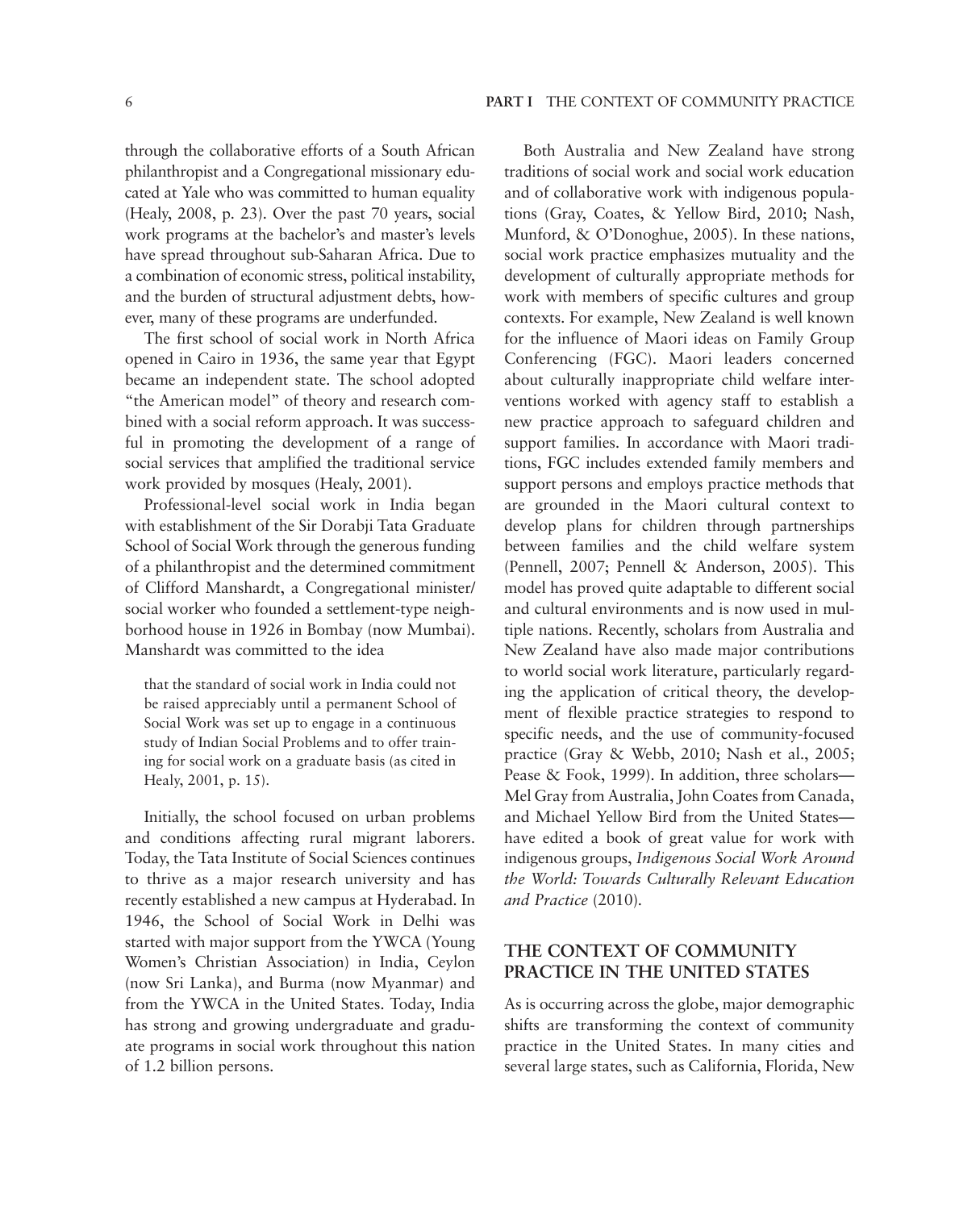York, and Texas, the U.S. is rapidly becoming a minority–majority nation (U.S. Census Bureau, 2011). Yet, despite this increasing diversity, significant disparities persist in income and wealth, political participation, and educational and health outcomes. The maintenance of high military expenditures even in peacetime, the massive "off-budget" costs of the wars in Iraq and Afghanistan, and a regressive tax system have contributed substantially to unsustainable budget deficits, a crushing debt burden, and the fiscal inability to respond to pressing domestic issues. Attacks on long-standing social welfare entitlements, civil and workers' rights, and environmental protections increase. These problems are exacerbated by hyper-partisanship in Congress, state legislatures, and the media. Consequently, distrust of the nation's political institutions is at an all-time high, and on some critical issues the nation's political center seems to have moved far to the right.

In this context, in order to promote the interests of the widening proportion of the population that has been marginalized, community practitioners in the United States need to be better prepared to address conflicts within and across racial and cultural groups (Reisch, 2012). At a minimum, this involves the creation of diverse coalitions and a reordering of policy priorities to address common human needs (Gamble & Weil, 2010; Towle, 1965; Weil, 1994).

In fall 2011, the U.S. poverty rate was recalculated at more than 16%, a 15-year high. More than half the population and 90% of African Americans experience an episode of poverty lasting 1 year or more, and more than three fourths of the population experience at least a year of near poverty. Poverty is particularly widespread and severe among American Indians, African Americans, and Latinos, who are 2.5 to 3 times more likely to be poor, far more likely to be in "deep poverty" (below 50% of the federal poverty line), and more than 5 times more likely to experience chronic poverty (Rank, 2004). The longterm impact of poverty, particularly on children, cannot be understated.

Contrary to media images, poverty in the United States is no longer confined to inner-city neighborhoods or isolated rural areas. It is now a frequent feature of inner-ring suburbs in all regions of the nation. Since 2007, long-term unemployment and the growing number of housing foreclosures have driven many formerly middle-income families into poverty.

Future prospects are not encouraging. A simulation conducted by the Brookings Institution projects that the overall poverty rate will increase to nearly 16% by 2014 and the child poverty rate will increase to nearly 26%. If this is correct, by 2014 nearly 50 million Americans—including 20 million children—will be in poverty (Monea & Sawhill, 2010). In addition, the U.S. poverty rate is considerably underestimated, because it excludes persons who are homeless, incarcerated, or living with family members.

The widening gaps in income and wealth are also ominous indicators. Thirty years ago, the top 1% of all households earned 22 times as much as the bottom 20%. Today, they earn 70 times as much. The share of national assets owned by the richest 1% of households has grown from one fifth to more than one third of all private wealth—the most unequal distribution since 1928, the eve of the Great Depression. Inequality has increased for several reasons, including the decline of unions, outsourcing of jobs, stagnation of wages, decline in the value of public-assistance benefits, changes in tax policy, and transformation of the nation's occupational structure and corporate culture (Reisch, 2011).

These extreme inequalities create new challenges for community practitioners across the world in whatever arena they work. These include solving local problems whose sources are in the international arena; responding to cuts in governmental support for community development; and addressing changes in the role, culture, and status of nongovernmental (i.e., nonprofit), community-based organizations (see Chapter 3 in this volume).

#### **Connected and Shared Problems: Global North and South**

As noted above, many of these problems are the consequences of dramatic shifts in the political– economic environments of both the Global South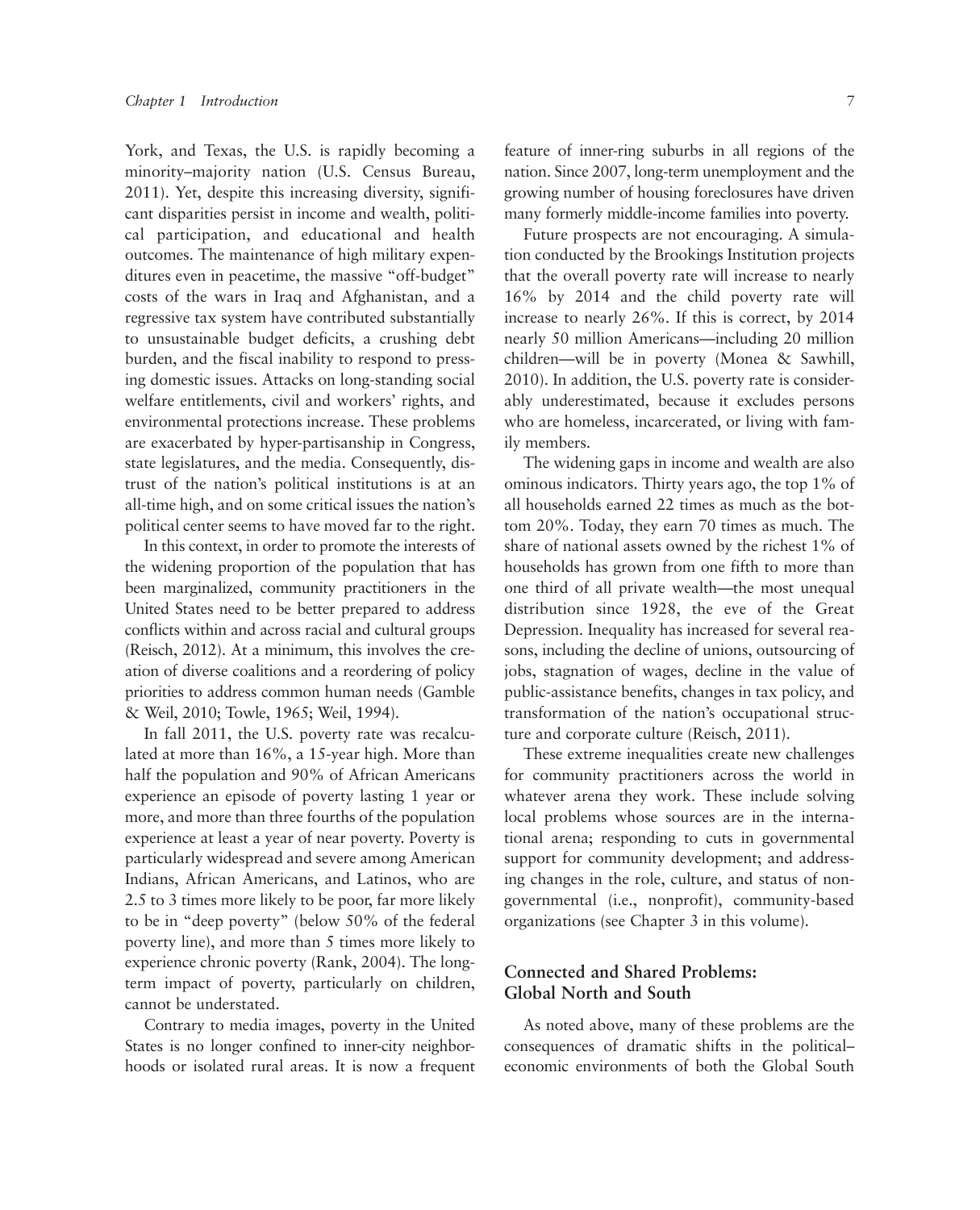and North. Recognition of this relationship affirms Friedmann's (1992) assertion, based on his research in Indonesia and Latin America, that popular struggles take place in four overlapping spheres or domains: the state, the political community, the corporate economy, and civil society. To effect policy change at the local, national, and international levels and counteract the growing power of corporations, community practitioners across the world need to develop clearer goals and strategies that take into account the unprecedented global changes that have occurred in their communities and the international arena. In order for these strategies to produce sustainable results, however, practitioners and their allies must first work to strengthen civil society, particularly in nations where it has new and fragile roots, and expand participation in the political sphere. To achieve these goals, time-honored community practice methods in all nations need to be revitalized and strengthened with a broader range of strategies, including more effective use of new technology and research approaches. Many of the chapters in this volume focus on these issues.

Friedmann (2011) argues that strengthening low-wealth communities through the construction of internal and external associational contacts is a central means for building civil society, which Figueira-McDonough (2001) defines as "collaboration between intermediate organizations, formal and informal, to deal with common local problems" (p. 108). Community practitioners have important support roles to play in this regard, by working directly with grassroots and other voluntary organizations and by connecting them with other segments of civil society and the governmental, political, and corporate sectors. Friedmann (1992, 2011) also asserts that the state must invest in support of civil society to promote sustainable economic and social development. Community practitioners can play important roles both within government departments to develop community-based policies, projects, and programs, and as advocates for communities and vulnerable groups.

Local strategies that focus on capacity building and economic innovation are particularly needed in rural and newly developing areas, and in the informal settlements/slums/favelas surrounding the major cities of the world. Community practitioners can also help develop and apply new technologies that have the potential to open fairer and more appropriate communications, economic, and trade possibilities in agriculture, small manufacture, or microfinance (see Chapters 21 and 33 in this volume). Asset building strategies are also critical for the survival and sustainability of rural, agricultural, low-wealth, and remote communities (Barrett, Carter, & Little, 2006; Chambers, 1997; Chowa, Ansong, & Masa, 2010; Chowa & Sherraden, 2009; Krishna, 2007; see also Chapters 29 and 33 in this volume).

Sounding a hopeful note, Hoogvelt (2007) argues that where market forces abandon communities "transformative spaces are opened up in which those living in the castaway slums . . . would have the imagination and freedom to expand and develop a whole range of non-market, not-for-profit economic activities" (p. 41). He asserts that "there are lessons to be learnt" from studies of informal sectors in African and Latin American cities, subsistence sectors in South Asia, and efforts such as those of the European Network for Economic Self-Help and Local Development (p. 41). Sen's (1999) discussion in *Development as Freedom* and the work of Kabeer (2003), Nussbaum (2011), and others emphasize the centrality of capacity building for individuals and communities as the key to the creation of flourishing and sustainable communities in the global age.

Community practitioners can assist local communities in improving their position within the global economy. They can cultivate indigenous leadership; forge collaborative partnerships with local and international nongovernmental organizations (NGOs) and business and local government leaders, particularly around community economic development; build grassroots political support; and create national and international networks to share information, experience, and support (Dominelli, 2010; Healy, 2007). The development and expansion of human and community capacities and both bonding and bridging social capital are essential components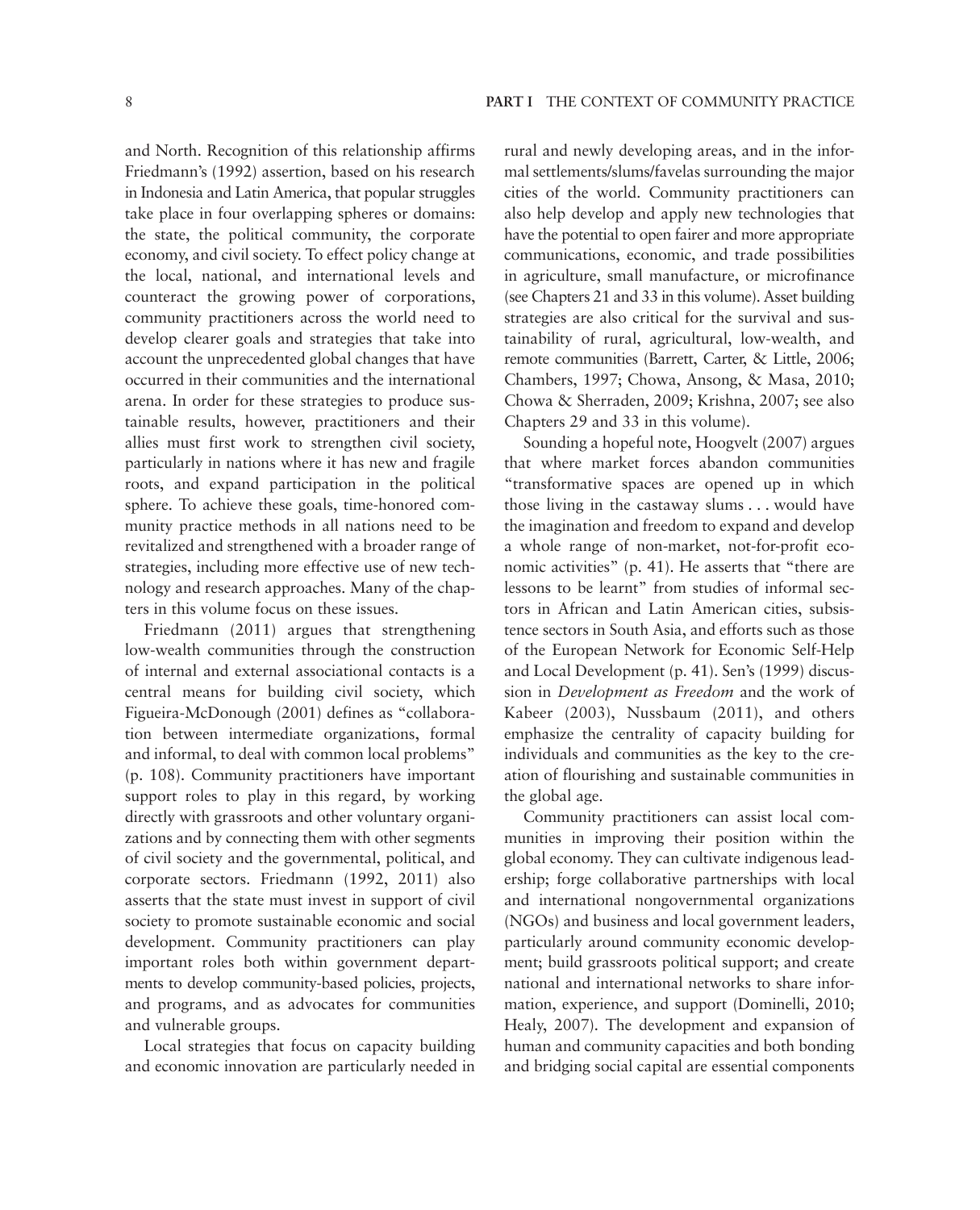of this work (Nussbaum, 2011; Reisch & Guyet, 2007; Sen, 1999). Figueira-McDonough (2001) and Chambers (1997), among others, emphasize that it is equally important to engage with constituents in a joint assessment of a community's capacity to initiate responsive and politically appropriate strategies (Noponen, 2005; Pennell, Noponen, & Weil, 2005).

In addition to focusing on multilevel strategies of social and economic development to address specific community problems, practitioners need to engage in social and political action beyond established community boundaries, preferably in broad-based, diverse coalitions that include service providers and progressive neighborhood organizations (Andharia, 2009; Dominelli, 2006; Shragge, 2003; see also Chapter 17 in this volume). Ensuring greater involvement of women in this work, particularly in leadership roles, is an important step in this direction for several reasons (Andharia, 2007; Dominelli, 2006; Figueira-McDonough, 2001; Fisher, 2001; Jacquette, 2009; Nussbaum, 2001; Shiva, 2010; Shragge, 2003; Subramaniam, 2006; Weil, 1986; see also Chapters 31 and 33 in this volume). Figueira-McDonough identifies "an invisible, resilient grassroots force" composed of women engaged in collective activism. Shragge (2003) and Fisher (2001) both underscore what all practitioners can learn from feminist organizations, particularly their emphasis on process and long-term goals. Subramaniam (2006) and Andharia (2007, 2009) focus on the power of women's organizing; Shiva (2005) highlights the importance of women's involvement in sustainable development (see Chapters 9 and 31 in this volume).

In the new global environment, community practitioners should also reexamine their conceptions of power, replacing a view of power based on domination and hierarchy (power *over*) with one based on equality and mutuality (power *with*). This perspective recognizes that power is a resource that grows with use, rather than a zero-sum game in which power is viewed as a finite resource that diminishes as used (Weil, 1986). This reconceptualization of power includes a focus on *empowerment* to enable individuals and groups in increasingly diverse communities to forge the solidarity required to enhance their economic and political power and generate belief in the possibility of progressive political change.

By incorporating new conceptions of power, development, and empowerment into their work, community practitioners increase the likelihood of generating and using this power to effect social justice-oriented changes. Drawing from the international development literature—particularly Sanders (1982) and Jones and Pandey (1981)—Midgley and Sherraden (2008) have similarly urged practitioners to adopt a social development perspective. In their view, this perspective transcends the century-long debates regarding residual versus institutional approaches to welfare "by encouraging the adoption of social programs that are primarily concerned not with providing social services but with enhancing the capacities of needy people to participate in the productive economy" (p. 437). To some extent, this complements Friedmann's (1992) alternative development/empowerment approach and the capacity development approach articulated by Sen (2005) and Nussbaum (2011).

Implementing this revised perspective requires both grassroots work and state investment to ensure that economic development actually "brings tangible benefits to ordinary people" (Midgley & Sherraden, 2008, p. 437). In such efforts, human development should have the same priority as economic development through a focus on projects, programs, and policies that are "productivist, investment-oriented, and committed to enhancing economic participation" (p. 438), particularly among groups that have been systematically excluded.

At the international level, the developmental perspective is reflected in several central concepts, a number of which have been explored by Sen (1999, 2005) and encoded annually since 1999 in the United Nations' *Human Development Reports* and *Human Development Indices,* initiated by Mahbub ul Haq (U.N. Development Programme, 2011). In these reports human development is increasingly discussed in terms of enhancing the skills, capacities,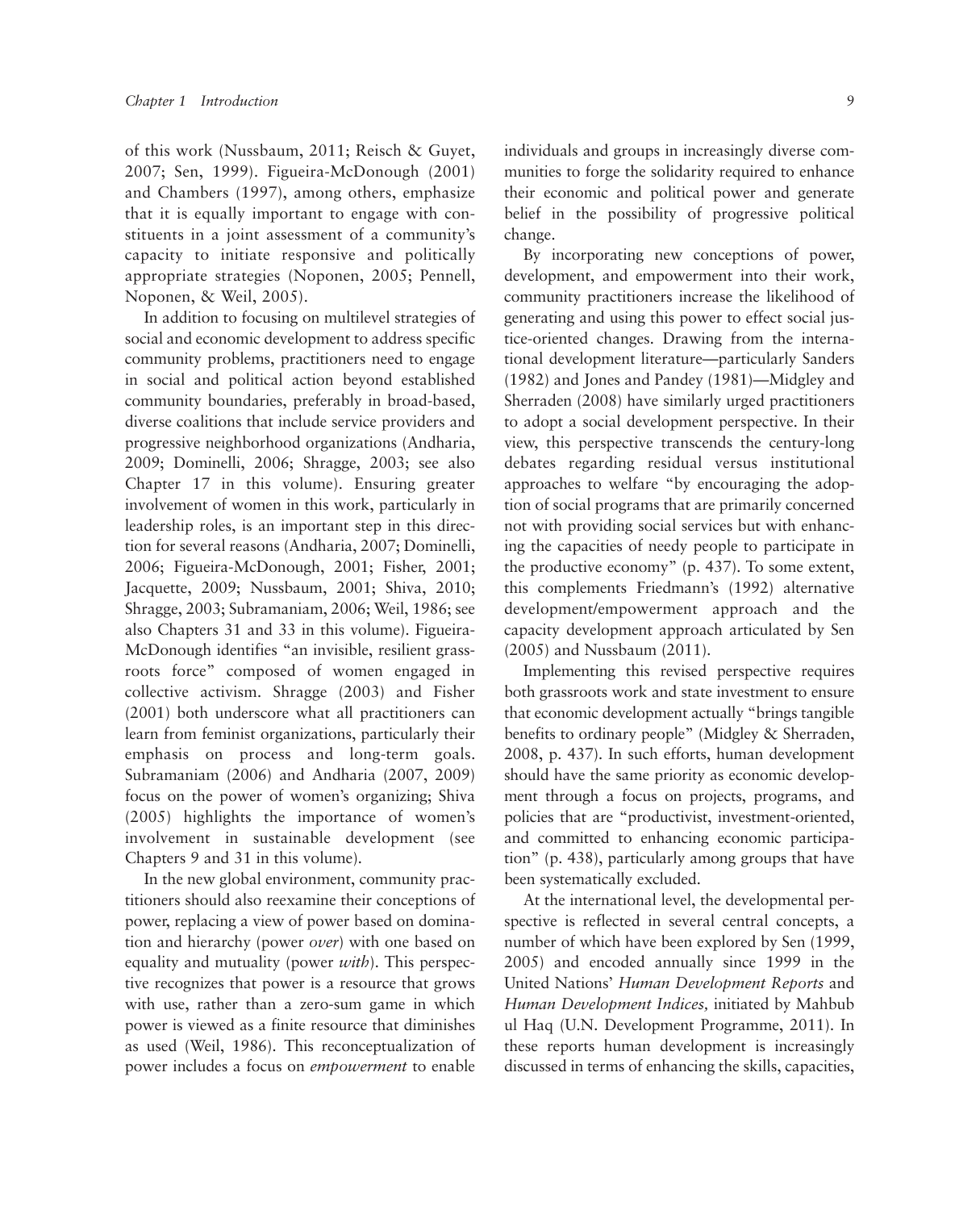and rights of individuals and groups (Nussbaum, 2011; Sen, 2005). To achieve these goals, development-oriented states would expand investments to promote employment, self-employment, and workers' cooperatives, and focus on social capital and capacity building to create and strengthen social networks within and among communities.

Friedmann (1992) asserts that these revised priorities would promote new forms of social power that can lead to increased economic viability. Developmentoriented states, therefore, should "foster civic engagement and promote community solidarity . . . because they have positive implications for economic development" (p. 35; see also Midgley & Sherraden, 2008). Examples of such policy initiatives include expanding credit, developing local enterprises and asset-building programs, and supporting the multifunctional work of community development corporations and comprehensive community initiatives (Brisson, 2003; Sherraden & Ninacs, 1998; see also Chapters 23 and 24 in this volume).

To integrate these approaches into their ongoing work, community practitioners in all nations need to increase and expand the range of skills they possess to promote greater economic stability and sustainability in marginalized communities. Examples of such efforts can be found throughout the world in the Mondragon cooperatives in the Basque region of Spain, in microenterprises in Bangladesh, in rural cooperatives in Central America and the Indian state of Kerala, and in the Dudley Street Initiative in Boston (Medoff & Sklar, 1994; see also Chapter 12 in this volume) and the Bethel New Life program (http://www.bethelnewlife.org/) in Chicago in the United States.

#### **COMMUNITY PRACTICE APPROACHES**

Communities are the context of all social work practice, and community practice is widely recognized as a major means to promote the profession's longstanding ethical commitment to social justice (Gamble & Weil, 2010; Netting, Kettner, McMurty, & Thomas, 2011). Just as our emphasis on the social aspect of our work underscores the importance of human relationships at the community and societal levels, the primacy of social justice implies a commitment to fairness in our dealings with one another in all the major public domains of our lives. In this view, a socially just society should be based on human rights for all, systems of distributive justice, and a variety of opportunity structures, and be grounded in institutions that reflect both representative and participatory democracy.

The ethical imperative to work for social justice requires community practitioners to take action to increase fairness in the political and economic arenas and to expand social access and equality in the civil realm (Gil, 1988; Nussbaum, 2011, 2001; Rawls, 1970; Sen, 2005, 2011; Weil, 2000). It is based on the assumption that a direct relationship exists between improving the quality of life for people and communities and the development of communities' material and nonmaterial resources and social and political power. According to Rawls's (1970) conception of distributive justice, it would also require practitioners to focus greater attention on the needs of those individuals and communities who are least advantaged.

To achieve these social justice goals community practitioners work with diverse groups and organizations to improve life options and opportunities in communities—to advocate for the expansion of civil and human rights and political, social, and gender equality, and to seek equal social protections and fair social policies (Gamble & Weil, 2010; Ife, 2008; see also Chapter 4 in this volume). Community practice is grounded in values of "democratic process, citizen participation, group determination, empowerment, multiculturalism, and leadership development" (Weil, 1994, p. xxvii). The varieties of community practice range from grassroots work to social action and legislative advocacy in the international arena to change systems and institutions that undermine these values.

Four major processes that focus on the democratic revitalization of communities and societies reflect the scope of contemporary community practice across nations:

*Development:* The processes that focus on enabling and empowering citizens to work in united ways to change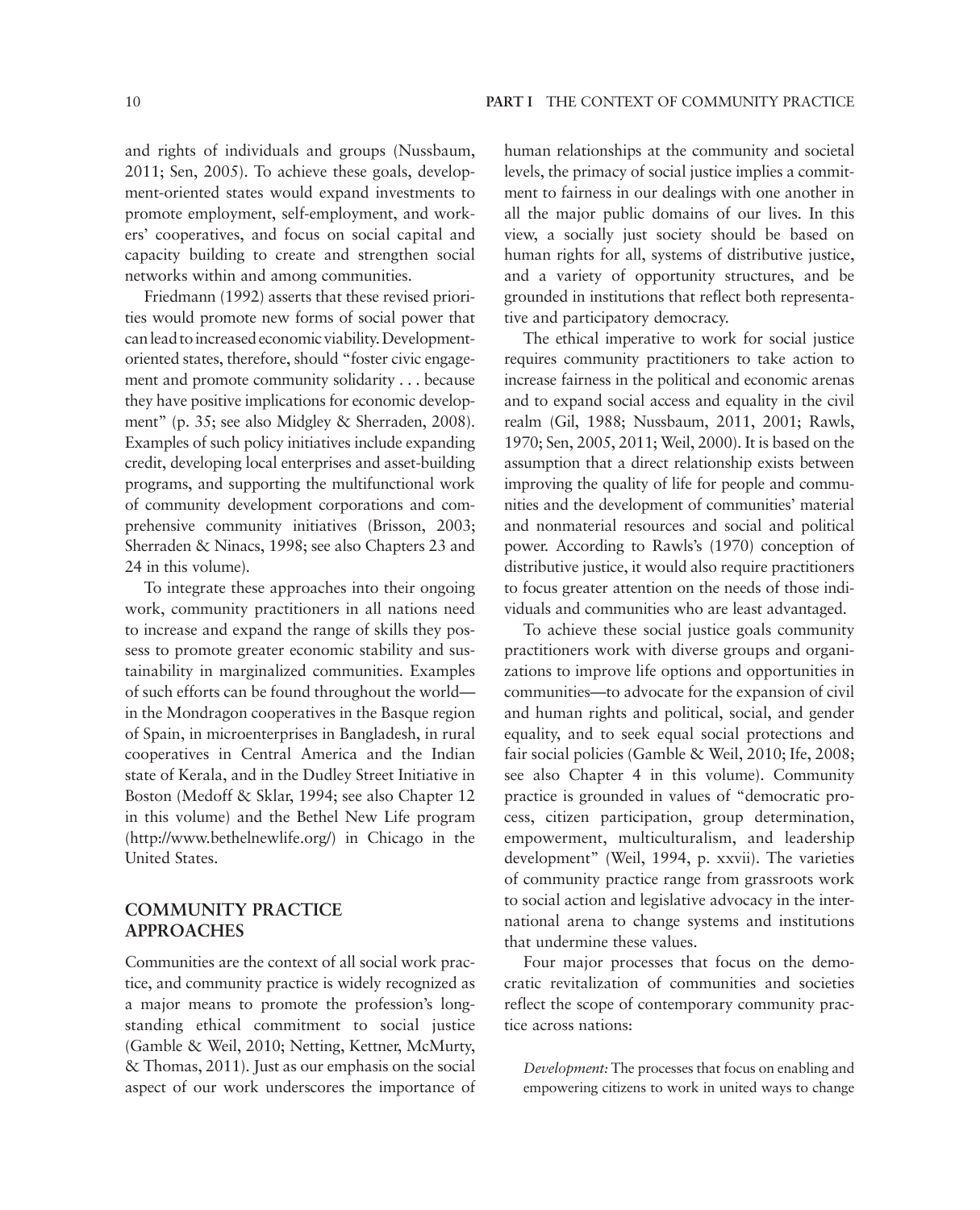their lives and environments and improve their economic conditions, quality of life, and social, employment, and opportunity structures. This work includes social, community, and economic development and, more recently, strategies of sustainable development.

*Organizing:* This includes those processes of empowerment that engage citizens in projects to change their social, economic, and political conditions. Organizing includes neighborhood organizing, consensus organizing, organizing against unjust policies or institutions, organizing communities of interest and identity at multiple levels, developing local leadership, and coalition building.

*Planning:* This includes the processes engaged in by citizens, advocacy groups, advocate planners, and public and voluntary sector planners to design projects, programs, and services appropriate for specific neighborhoods, municipalities, counties, states, regions, or international programs. Planning also relates to the design of more effective services, the coordination of services, and the introduction of major reforms of human service systems. It includes models of social planning, program development and coordination, and program evaluation.

*Progressive change:* This involves actions taken by groups to effect social, economic, and political changes that expand human rights, promote social justice, enhance human capacities, and create expanded opportunity structures. Change efforts include political and social action, legislative and media advocacy, leadership development, popular education, action research, coalition building and maintenance, and participation in social movements. Such efforts embrace levels of change from local to global. (Adapted from Weil, 1994, pp. xxx–xxxi)

#### **PERSPECTIVES ON COMMUNITY, COMMUNITY PRACTICE, AND EDUCATION FOR PRACTICE**

Clearly, work to expand the rights and opportunities of disadvantaged and socially excluded populations requires efforts to change systems and institutions and to transform negative life conditions. To promote social justice and the positive development of under-resourced areas, practitioners, scholars, and researchers need to understand the context of specific communities (Fisher & Karger, 2000); how to identify community assets, resources, and interests (Eichler, 2007; Kretzmann & McKnight, 1993; Ohmer & DeMasi, 2009); and how to engage people in the process of development and expansion of their social, economic, and political power (Figueira-McDonough, 2001; Mondros & Staples, 2008; Reisch, 2008; Ross, 1955).

The idea of community has been a central aspect of both human life and social thought throughout history, and concerns about the nature and role of community have been the subject of major philosophical debates for millennia in virtually all societies. Communities can be understood either as geographic entities or as groups that share a special interest or identity as functional communities. Contemporary theories that have expanded ways of thinking about communities are presented by Robert Chaskin in Chapter 5 of this volume. Here, we briefly summarize some central ideas that have contributed to the conceptual foundations of contemporary community practice.

#### **Roots in Early Social Sciences and Social Thought**

Early Western sociologists, most notably Tönnies (1889/1955) and Durkheim (1895/1964); 19th century social theorists such as Weber, Spencer, and Marx; and 20th century social philosophers and activists such as Gandhi, Martin Luther King Jr., and Nelson Mandela introduced different views about economics, society, and justice that continue to be debated today (Scott, 1995). Many current questions about community can be traced back to earlier conceptions of what it means to be human and to be part of a social, economic, and political collective. Every society in every era addresses these perennial questions and provides its own interpretation of *community* and *society*.

During the 18th century, writers of the Scottish Enlightenment developed the concept of *civil society,* related to the arena of "market exchange" and "contractual relations" that had emerged in Europe with the rise of capitalism (Scott, 1995, p. 4). In the late 19th century, Tönnies (1889/1955) posited a crucial distinction between *Gemeinschaft* (communities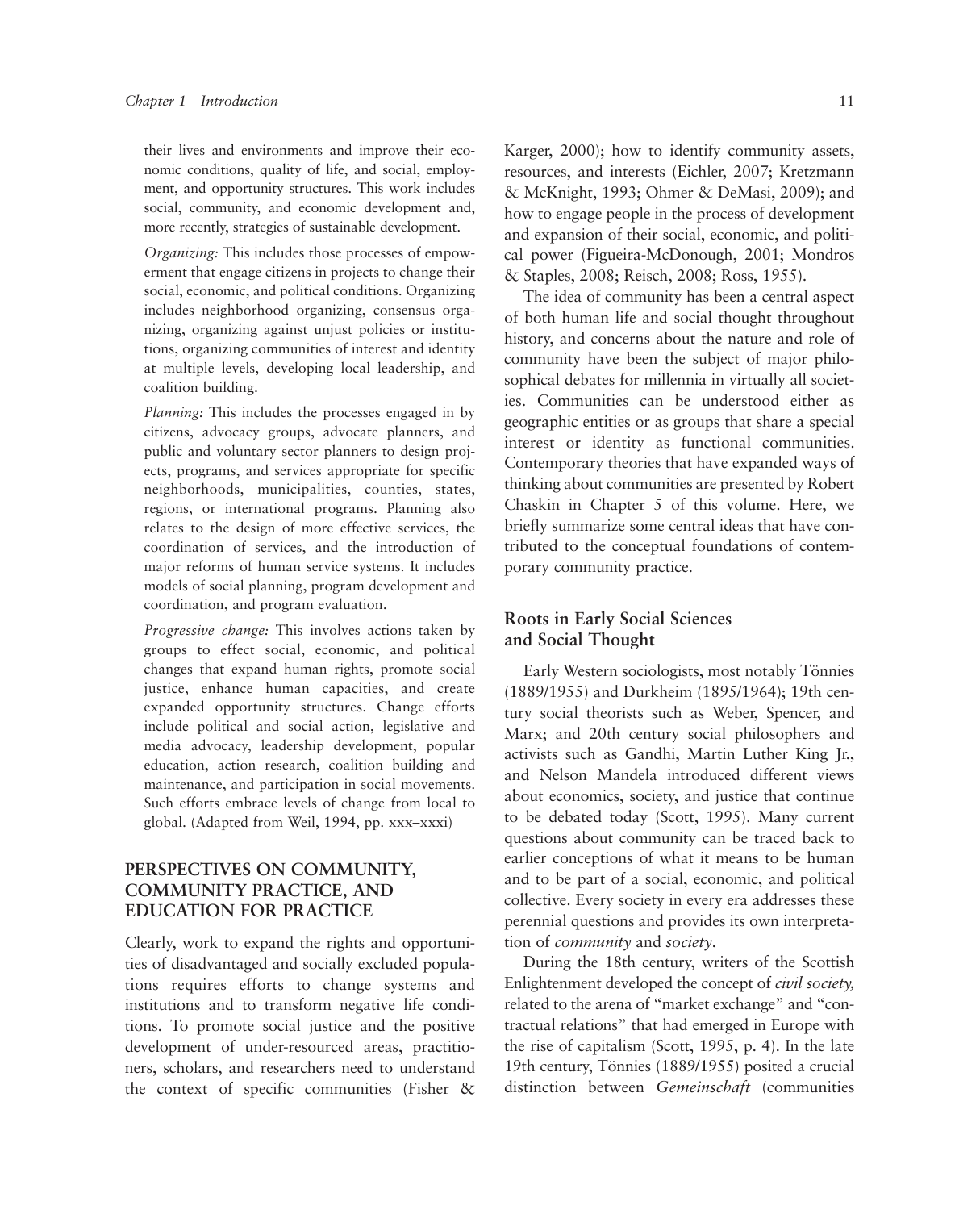based on reciprocity; informal, mutual, and interdependent bonds; shared norms; and face-to-face, relationship-oriented interaction) and *Gesellschaft* (communities organized around formal, larger-scale, associational, and task-oriented interaction), establishing a dualism that is still a central rubric of contemporary sociology.

Hegel saw the emergence of what we now refer to as civil society as a product of the decline of *Gemeinschaft.* With the rise of individual self-interest expressed through interdependent commercial exchange and the increasing differentiation of social strata or classes, civil society became a central organizing force (Marcuse, 1941). Today, our conception of civil society has shifted; it now represents a nongovernmental and nonbusiness sphere of society that is home to intermediary organizations, associations promoting citizen involvement, social action groups, the nonprofit social service sector, arts institutions, and other vehicles that embody community practice concerns (Figueira-McDonough, 2001; Friedmann, 1992).

#### **Current Theories and Their Historical Roots**

Current theorists and practitioners still grapple with the complex and dynamic changes occurring in the relationship between individuals and society. Echoing Hegel, there are also heightened concerns about the declining influence of face-to-face communities as a by-product of globalization, technological developments, and increased demographic mobility (Fisher & Karger, 1997; McKnight, 1997; Putnam & Feldstein, 2003). Community practitioners today face the added challenges of viewing individuals and groups in a global context, addressing the decline in longstanding supportive communities, and confronting the local impact of global economic and political forces (Dominelli, 2007, 2010; Fisher & Karger, 1997; Rifkin, 2000).

In recent years, with a few notable exceptions (such as the work of Marx and W. E. B. Du Bois, 1896, 1935), classical sociological theories and the practice approaches they have spawned have been subject to much greater scrutiny. They have increasingly been critiqued (by critical theorists, among others) for reflecting hegemonic cultural values, for being vested in current political–economic power structures, for ignoring many aspects of power, for providing little if any focus on women's actions and contributions in society, and, most typically, for not making efforts to reflect the views of marginalized groups. Although 19th and early to mid-20th century theories still offer useful concepts, it is critically important to develop, investigate, and apply newer perspectives that have emerged in the current international milieu and that reflect changing political, economic, and social conditions.

As community practice continued to evolve, it benefited from the development of theories that focused more intently on factors of larger community structure and community change. Just as 19th century social theory contributed to the conceptual foundation of early social work knowledge, community theories developed in the 1960s and 1970s had considerable influence on community practice for decades. Roland Warren is perhaps the foremost American theorist of this period; he elaborated key concepts such as horizontal and vertical relationships, internal and external linkages, nested systems, and interacting systems that perform various functions, either supporting or constraining community life (Warren, 1978).

#### **Industrialization and the Great Change: Warren's Perspective**

A major aspect of Warren's (1978) work was his delineation of the "Great Change in American Communities." If one were unaware of the original publication date (1963) of his classic work, *The Community in America,* parts of his discussion might sound eerily contemporary:

Changes on the community level are taking place at such a rapid rate and in such drastic fashion that they are affecting the entire structure and function of community living. How shall we grasp and analyze this vast, complex, many sided, interrelated process of change? (p. 52)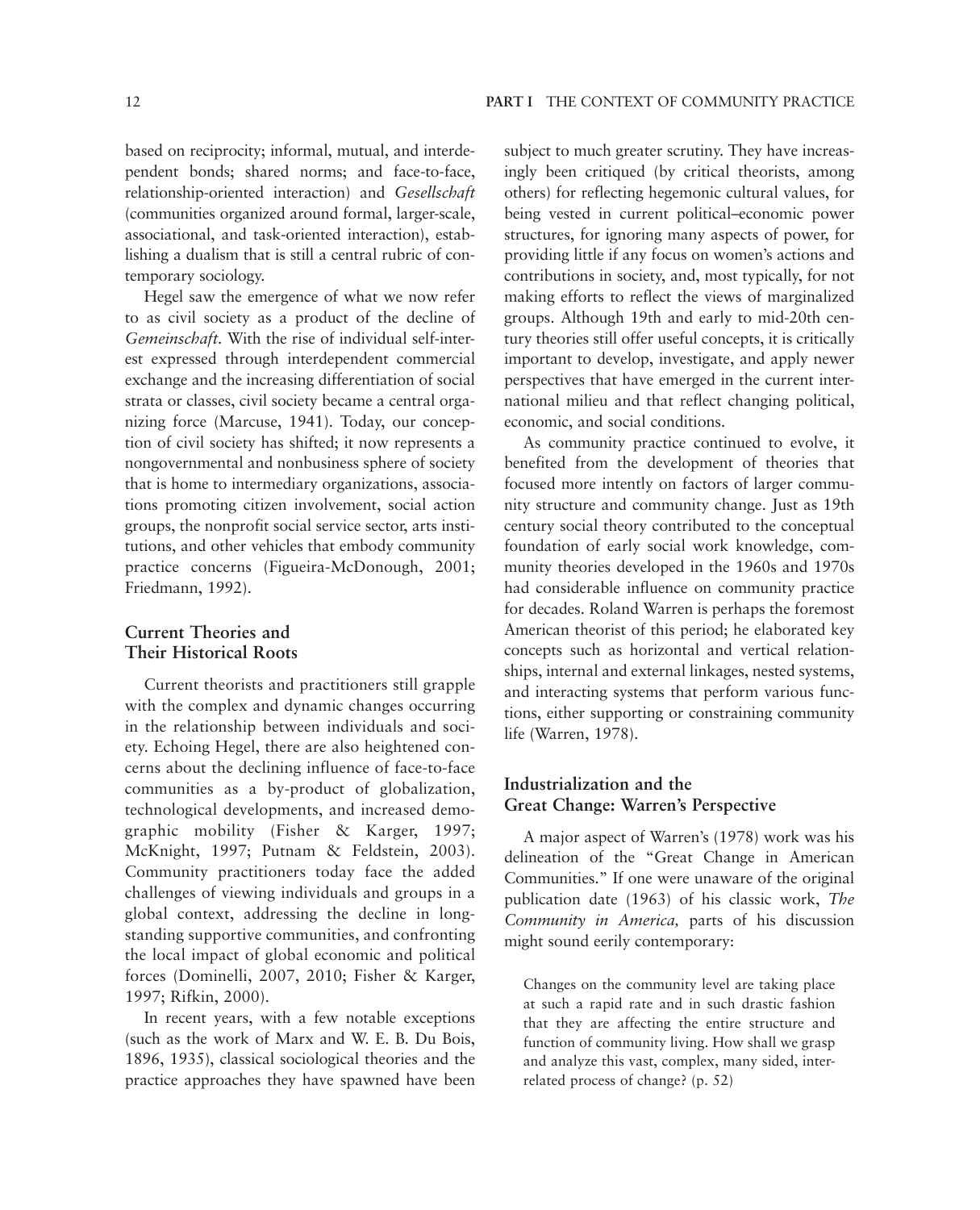It is perhaps worth noting that some of Warren's (1978) concerns are remarkably similar to those raised by Durkheim (1895/1964, 1893/1984) and Weber (1904–1905/1930) during the rise of industrial society nearly a century before. Then, as now, conditions of life and livelihood were changing requiring a new framework for thoughts and ideas about ourselves and our world. Community theory is, perhaps, most needed in times of major social and economic change.

The factors that Warren (1978) identified as characterizing the "Great Change" occurred over a long period, but, in combination, they constituted extraordinary societal shifts:

#### WARREN'S (1978) "GREAT CHANGE" CHARACTERISTICS

- a. A new division of labor
- b. Differentiation of interests and association
- c. Increasing systemic relationships to the larger society
- d. Heightened bureaucratization and the depersonalization of social relations
- e. Transfer of functions to profit enterprises and government
- f. Urbanization and suburbanization
- g. Changing norms and values (p. 53)

These factors are still present in industrialized nations; many are also occurring now in the Global South. In addition, emerging issues produced by the new global context have complicated and accelerated the changes community practitioners face. Although both industrialized and developing nations confront similar issues, the manifestations and effects of these issues will vary based on specific economic and cultural circumstances. In some cases, the dramatic shifts caused by globalization

may produce more rapid changes, which, in turn, may increase social disruption. In other cases, globalization may foster the development of reactionary social and political movements. We have updated and expanded Warren's earlier analysis to reflect contemporary global challenges and to place the emerging issues we discussed above in a concise framework that illustrates which forces have changed and which have remained remarkably constant.

#### CURRENT CHALLENGES IN THE GLOBALIZING WORLD: UPDATING WARREN'S CHANGE FACTORS

*The evolving nature of labor.* The worldwide division of labor has intensified as globalization and consumerism increase and industrial production moves from developed to developing nations. Clear distinctions now exist between the qualifications for and benefits of high-tech and service-sector jobs, which have significant implications as a consequence of the increasing movement of manufacturing, high-tech, and service jobs (e.g., call centers) to

*(Continued)*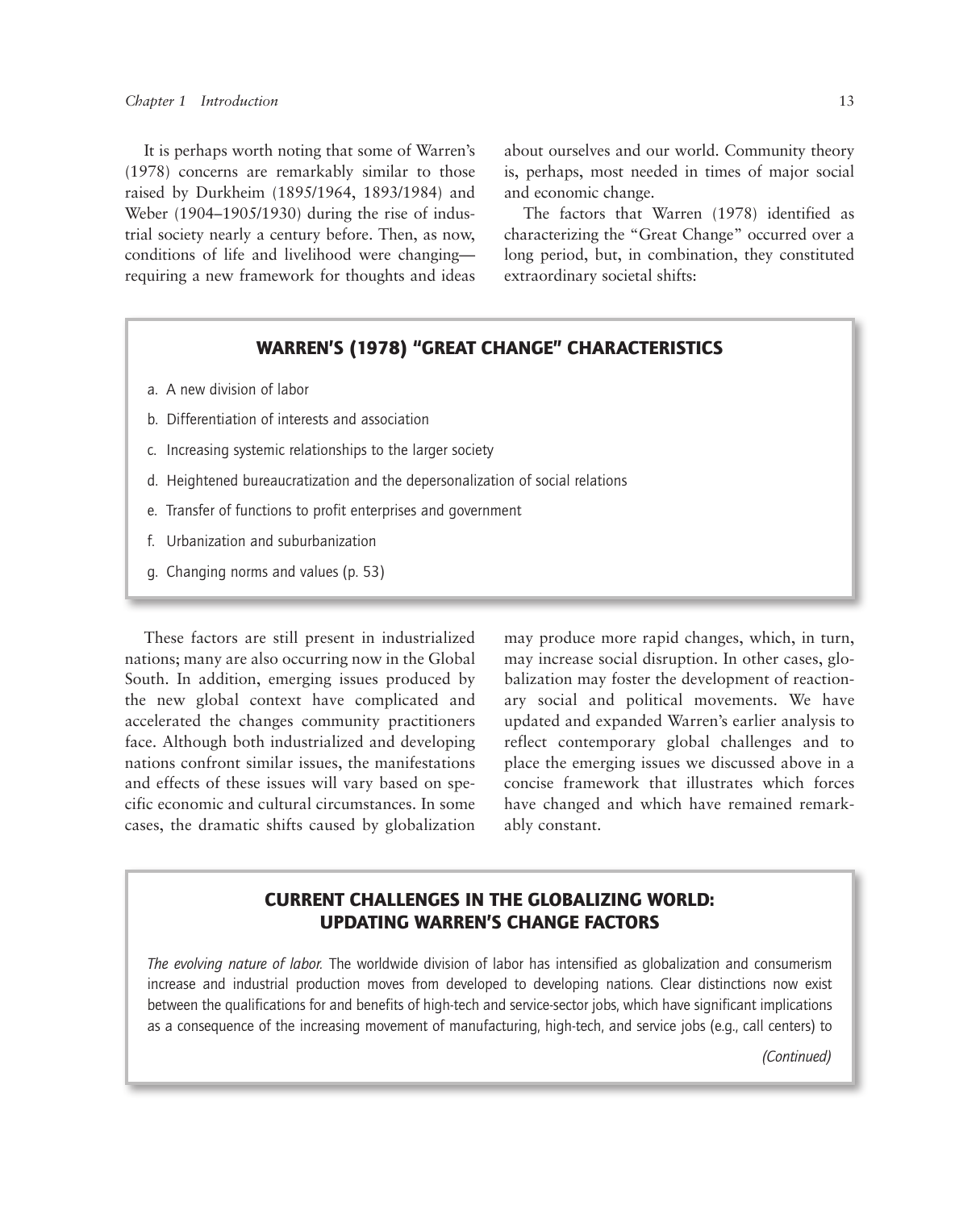#### (Continued)

developing nations. Around the globe more and more women are entering the paid labor force, changing societal and cultural patterns between men and women within and among families. Both unemployment and underemployment continue to increase in the United States and many other Western nations as a result of the global economic crisis, as well as the dislocation of workers due to economic and political upheavals, particularly in Southern Europe. In developing nations, the movement of production sites by multinational corporations in pursuit of cheaper labor provides more jobs—though often under problematic conditions. Urban migration continues to increase, and rural areas suffer agricultural, demographic, and economic losses.

*Differentiation of interests and association* has further stratified populations within and across nations through escalating wage gaps and relocations; these have produced increased poverty and concentration of wealth in many nations. The dismantling of the social safety net in the United States and many European nations increases social problems as people face growing economic and fiscal pressures, increased privatization, and a diminished quality of community life. Many nations of the Global South have been compelled by enforced structural adjustment policies or insufficient economic growth to cut back or forestall development of social welfare systems and social and community development programs.

*Increasing relationships to the larger society* are now experienced not only within nations but in the unprecedented impact of the global economy in both the Global South and North. Results in the North include the loss of millions of semiskilled and low-wage jobs for American and European wage earners. In the Global South, despite the increase in jobs and paid employment (especially for women), where factories and work sites have relocated, work often takes place in unsafe and unhealthy conditions. Developments in both hemispheres reflect the increasing power of multinational corporations and international financial institutions, changing international alliances, and the often negative impact of globalization on the physical environment.

*Bureaucratization* has lessened in some sectors of the industrialized North, partly because devolution has resulted in the transfer of responsibility for service delivery from federal governments to state/provincial and local governments, often without adequate funding to deliver these services effectively. In the South, bureaucratization grows along with industrialization. In both hemispheres, state and local governments continue to face fiscal pressures as a consequence of structural adjustment policies or economic crises that have reduced funding for many social services.

*Urban decay and suburbanization in the Global North and increasing poverty, migration, and the growth of mega-cities in the Global South.* Prior to the recent economic recession and fiscal crisis, many urban areas in industrialized nations experienced revitalization and gentrification. As the U.S. economy worsened, however, inner-city neighborhoods, as well as inner-ring suburbs, faced increasing economic pressures, particularly because of the housing, employment, and foreclosure crises. In many Northern nations, the distance between the workplace and home in larger metropolitan areas has continued to increase, particularly for low-income workers. In addition, racial and economic housing segregation is increasingly prevalent, as reflected in the expansion of inner-ring suburban mass housing—largely for immigrant populations—in nations from Italy to Sweden (e.g., Hessle, 2007). In many regions of the Global South, massive migration to urban areas (because of drought, civil conflict, or the decline of subsistence agricultural economies) has swelled the populations of mega-cities, such as Lagos, Delhi, and Sao Paulo, and produced the extensive overcrowding and extreme poverty of mega-slums.

*Changing values.* Our current era is a time of disturbing value flux in areas related to community practice across the world. Whereas Warren (1978) discussed issues of race and class in America and expressed concern regarding the decline of a sense of community, our current period reveals the continuing effects of institutional racism in the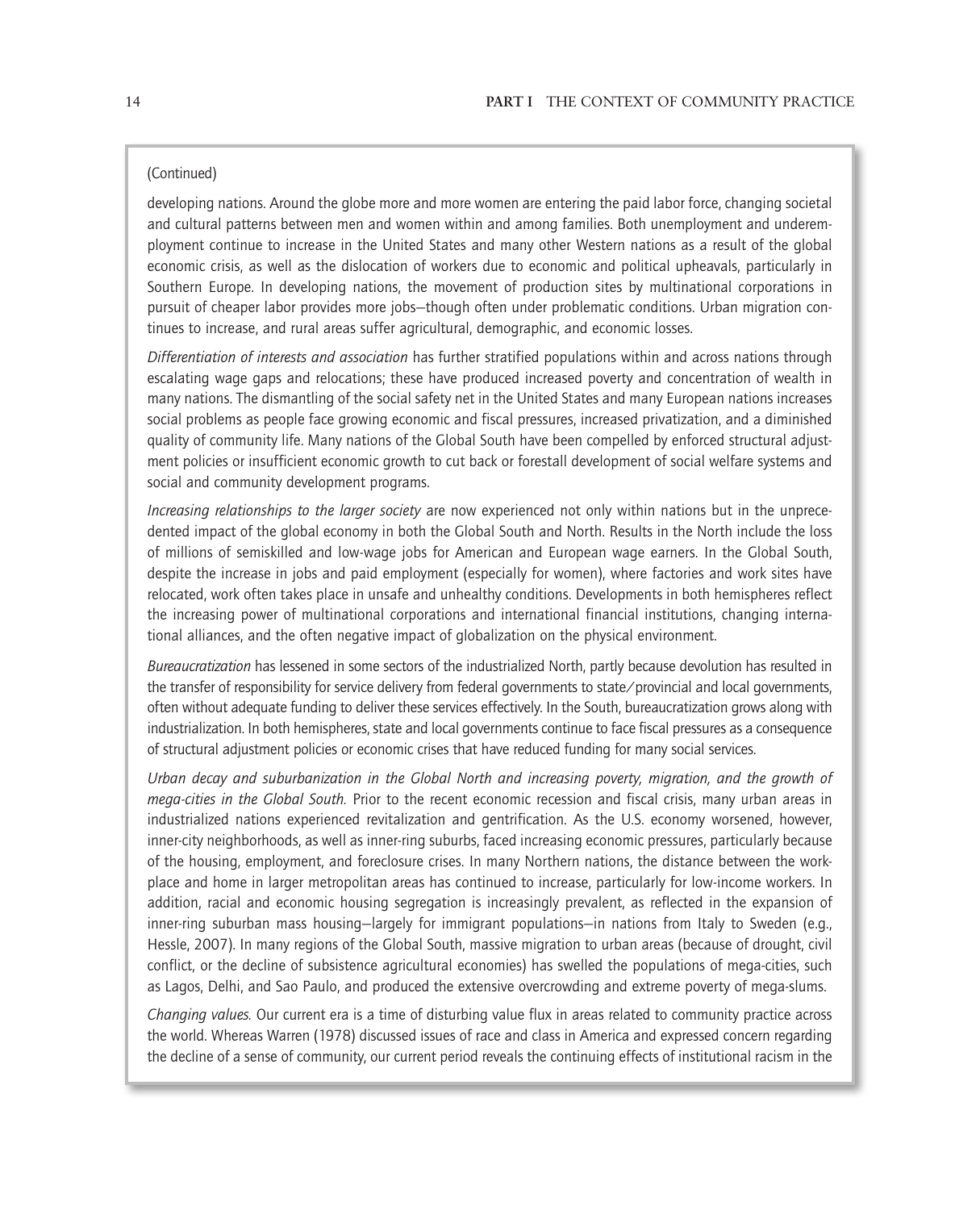United States, in such areas as health disparities and inequalities in employment, housing, and education, despite the gains of the Civil Rights Movement (Halpern, 1995; Wilson, 1987). There are also growing racial, ethnic, and religious divisions in parts of Europe, and many areas of the Global South continue to struggle with the economic and social legacies of colonialism and extremes of poverty and wealth. Thus, the exclusively market-driven values of global capitalism offer serious challenges to both industrializing and post-industrial societies (Fisher & Karger, 1997; Gamble & Weil, 2010). In many parts of the world, increasingly polar political ideologies, a declining sense of community, the privatization of formally public spaces and functions, and the emergence of serious questions about the future of social safety nets have often reduced the political will to strive for the common good.

*Persistence of poverty and associated problems.* Poverty has increased globally, particularly since the recent global economic crisis. UNICEF (2012) reports that 50% of the world's children are seriously affected by poverty or the AIDS epidemic, as well as high rates of malnutrition, infant and child mortality, child labor, and child slavery and sex trafficking. The feminization of poverty continues in developing countries around the globe (Cox & Pawar, 2006). Several chapters in this text provide in-depth discussion of issues related to global poverty.

*Natural disasters and environmental degradation.* The impact of increasingly frequent natural disasters and their devastating social, economic, and political implications have greatly affected communities, particularly among chronically vulnerable populations (Cox & Pawar, 2006). Environmental degradation as a result of natural disasters, the effects of global warming (e.g., extreme weather conditions, drought, and famine), and the exploitation of natural resources have greatly affected communities around the globe.

*Displacement and refugees.* This wide range of economic, political, social, and environmental problems has caused increasing numbers of people, especially the poor, to leave their homes in search of employment, physical security, assistance, or enhanced economic opportunities in other nations (Cox & Pawar, 2006). As a result of civil wars and international conflicts between nations that share boundaries and because of persistent problems such as drought, an estimated 50 million people worldwide are currently displaced from their home areas.

*Global health problems.* HIV/AIDS and risks of rapidly spreading epidemics (e.g., SARS) without effective treatments are pervasive, particularly as a consequence of increasing international travel and transnational migration. HIV/AIDS has devastated much of sub-Saharan Africa, resulting in the loss of key sectors of the workforce each year (e.g., 1,300 teachers were lost in Zambia in one year; Cox & Pawar, 2006). Other major global health crises include child mortality in sub-Saharan Africa and South Asia due to polluted water and unsafe sewage disposal; malaria, which kills up to 1 million people a year in tropical areas; and tuberculosis, which kills up to 2 million people a year (Cox & Pawar, 2006).

Clearly, contemporary societies are experiencing a major shift to an interdependent global economy, which has produced increasing privatization, shifting national alliances, and the growth of cyber communication. Communities in both the Global North and South must now grapple with larger-scale and much more rapid change. Careful analyses of our current situation, knowledge base, and research are needed to determine optimal practice strategies to deal effectively with these myriad problems.

#### **CURRENT SITUATION: COMMUNITY IN A GLOBALIZING WORLD**

Community practice in social work has entered its second century, and although it flourishes in many aspects and many places throughout the world, significant opportunities and difficult challenges lie ahead. The shifting geopolitical context presents national and international challenges for the further development of democracy around the world. This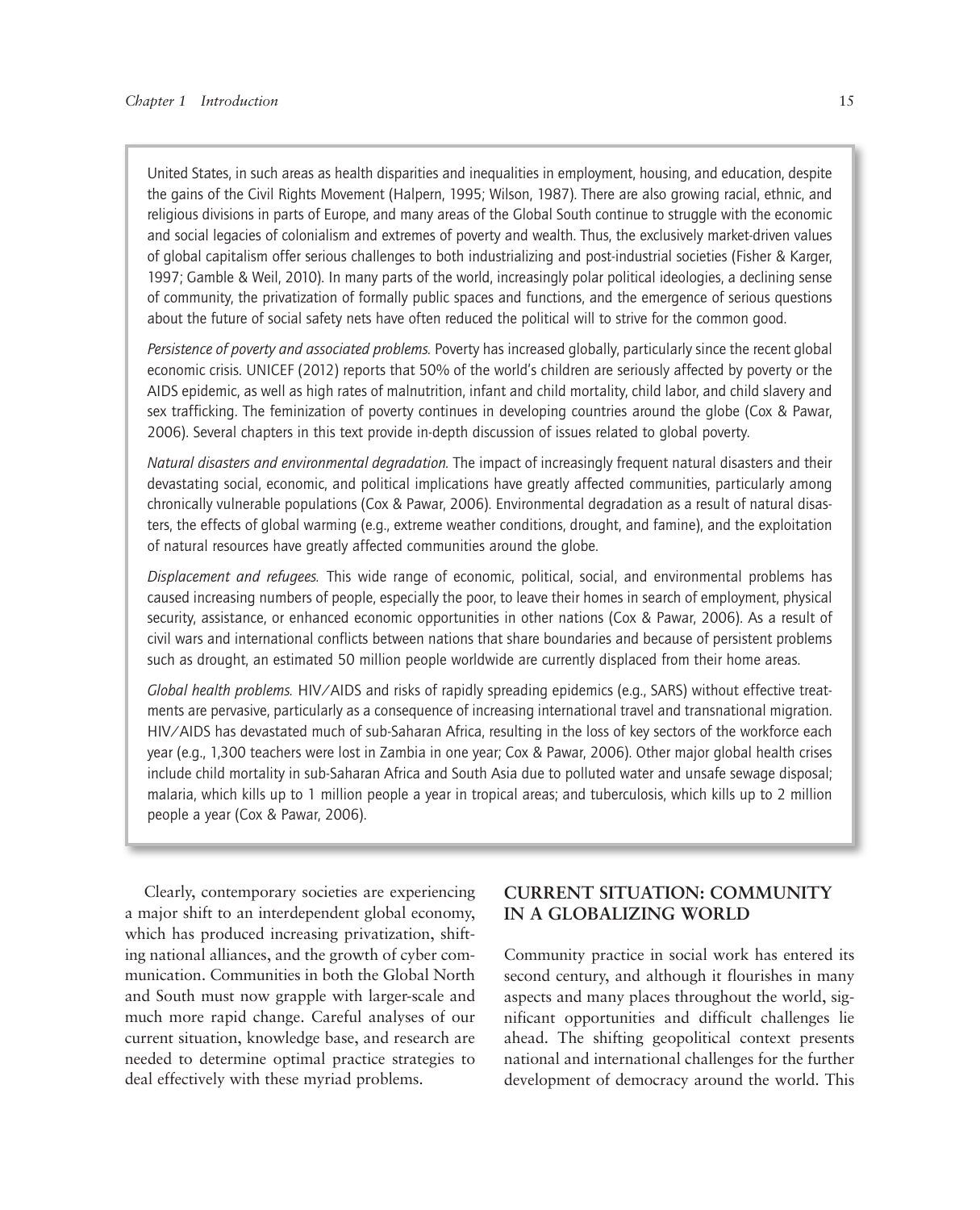is especially true in nations such as Russia, where formal democratic procedures, such as voting, have been implemented without allowing people the liberty to choose freely or participate in civil society (Zakaria, 2003), or in Syria, where "the UN estimates that more than 8,000 people, mostly civilians, have been killed, and tens of thousands have been displaced since the protests . . . began in March last year" (U.N. News Centre, 2012) and where countless other civilians continue to endure military attack, arbitrary imprisonment and torture, and other forms of political repression.

During the Arab Spring of 2011, protesters in Egypt and Tunisia toppled long-established autocratic regimes and promoted hopes of democratic reform. (Protesters were collectively named Man of the Year by *Time* magazine*.*) As the election of representative governments in these nations proceeds, however, it is important to remember that voting itself does not create a democracy, particularly when entrenched elites, such as the Egyptian military, retain substantial economic and political power or, as in Libya, when the intensity of a revolutionary conflict complicates the formation of a representative government.

In order for the democratic promise of the Arab Spring to be realized, the young, technology-savvy protesters who played a significant role in these movements—many of whom learned about protest methods and strategies from former protesters in the Czech Republic and other Eastern European nations via the Internet or cell phones—must remain involved to sustain the development of civil society. Most nations of North Africa and the Middle East do not yet possess the deep and broad network of NGOs and other civil society institutions required to meet the needs of the thousands of people who have been disrupted, internally displaced, detained, and tortured. New governments face the complex challenge of establishing viable welfare systems to assist the very poor and disabled, promote economic development in both rural and urban areas, and establish social services for a wide range of needs, including assisting people in overcoming the effects of serious trauma.

In many African nations, strong citizen efforts are attempting to build workable democracies. However, the oppressive methods of colonial administrations have persisted in many post-independence regimes. African governments have also struggled to overcome the effects of the artificial demarcation of national boundaries by European powers and to diminish ancient religious, tribal, and clan animosities, even as internal and international competition for valuable resources has intensified.

#### **Preparation for Contemporary Community Practice**

Contemporary responses to the above crises among social work educators reflect nations' specific histories and current problems. For example, a strong tradition of social work education exists in sub-Saharan Africa, especially in South Africa, Kenya, and Ghana. In some nations, the severity of the HIV/AIDS crisis has prompted social workers to assist with patient care and establish community caring structures for mutual support. Numerous international and African NGOs, such as the International HIV/AIDS Alliance, have formed partnerships to work on this issue. Aside from responding to the HIV/AIDS epidemic, African governments in nations such as Zimbabwe often do not provide continuous support for schools of social work and social work students. Some nations have had to make drastic cuts in their allocations for social and human services because of the pressures of the structural adjustment policies established by the World Bank and the International Monetary Fund. Nevertheless, in Africa there is still a strong crossnational infrastructure of social workers that is building professional knowledge and schools that attempt to prepare students for work in areas of extreme poverty, often through partnership-based asset-development programs (see Chapter 29 in this volume).

In Latin America and the Caribbean the status of social work and social work education varies considerably as a consequence of the unique histories of the nations in the region, centuries of colonial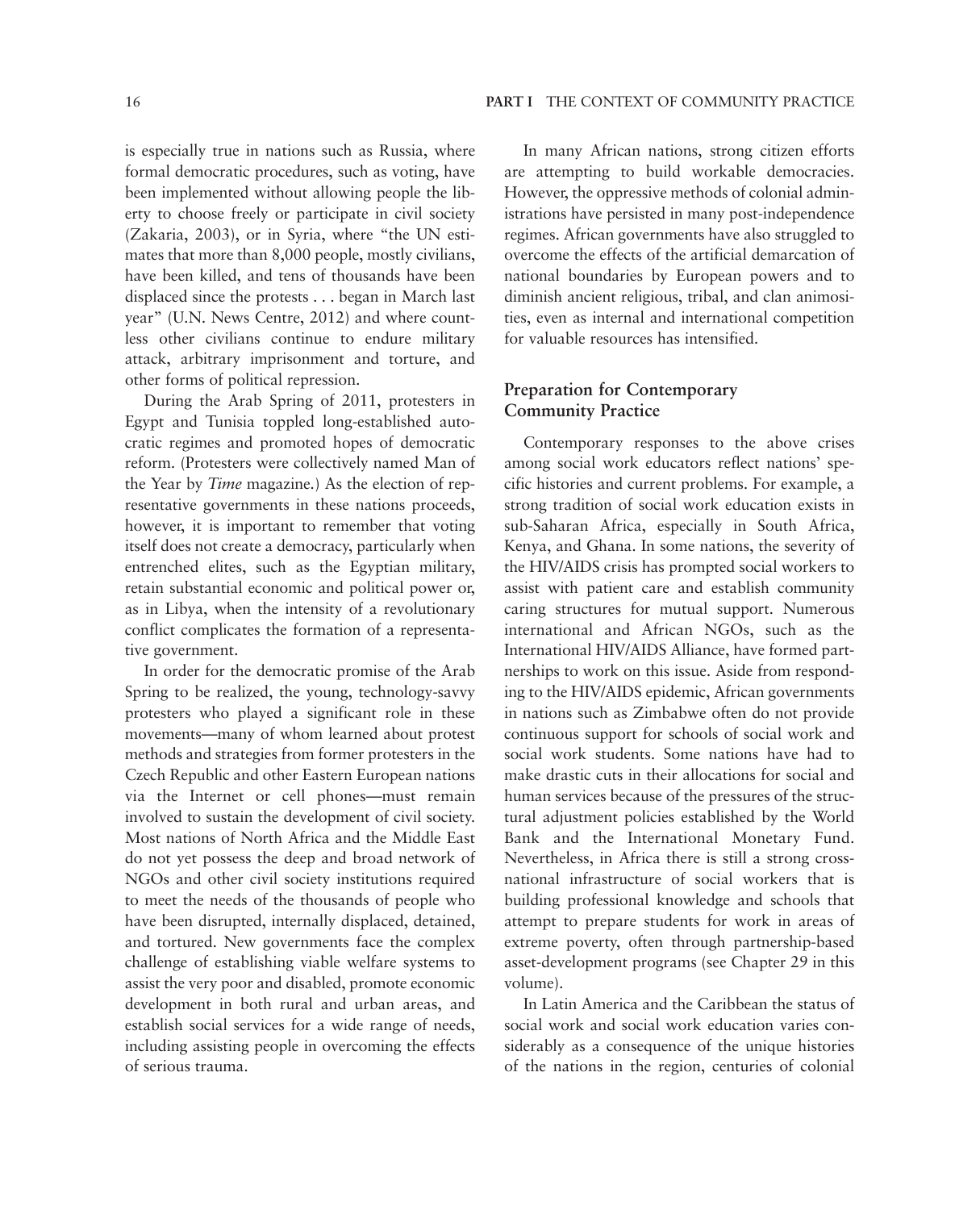control, and the oppression of indigenous peoples, which continues in some states even now. In large parts of Central and South America, the methods of conscientization and Popular Education developed by Paulo Freire are considered the foundation of pedagogy in both education and social work. However, the degree of support for such methods varies among nations because of different political ideologies. Although there is a strong and growing NGO sector, the need for more civil society institutions persists. As discussed above, some schools of social work in the region are moving rapidly toward clinically oriented practice, while others struggle to maintain a focus on community work, direct work with the poor and their organizations, and advocacy. In nations as diverse as Brazil, Bolivia, and Venezuela efforts to maintain a community focus within social work education and practice have been strengthened by the advent of populist regimes and, in Mexico, by the influence of the Zapatista movement in the state of Chiapas.

In Asia there are multiple approaches to social work practice, as there are multiple types of welfare regimes and political systems. Scholars studying social welfare systems have identified Japan, Taiwan, and Korea as developmental or productivist regimes (Gough, 2004). In China, a considerable and increasing number of schools of social work focus on direct practice, although schools serving rural areas are more likely to focus on economic and social development. Practitioners in China also confront major problems resulting from the connected issues of abject rural poverty and the industrial poverty of millions of migrants who have left the countryside to work in cities. Social work in India still has roots in the mutual aid perspective of Gandhi and its traditions as a socialist democracy. There are now hundreds of schools of social work many with a central focus on community development and on women's empowerment and economic independence. India has also fostered the development of special schools of social work for Muslim and Christian minority populations. Given the range of regional issues and challenges, greater emphasis on community practice and the growth of the nonprofit sector would be useful, particularly concerning practice focused on poverty amelioration and livelihood development.

Long-established Western democracies, particularly the United States, face major challenges resulting from reduced political participation and the risk of equating national interests with multinational corporate interests. In addition, many Western nations, including the United States, are increasingly multicultural and are dealing with the effects of rapidly growing immigration from the Global South. Although immigrant labor is needed in the economies of the Global North, the expansion of immigrant populations has produced many social tensions—often in the form of racial, ethnic, or religious intolerance.

While the social work literature in the United Kingdom has increasingly focused on anti-oppressive and anti-racist practices (Dominelli, 2003, 2008), neither governments nor civil societies have as yet successfully adapted to these new dimensions and norms of diversity. Governments and citizens of Western democracies have much to learn to adapt effectively to population changes and work collaboratively with newer citizens for the common good. While they possess growing knowledge about multicultural and intercultural practice, community practitioners have more to learn to enable them to develop positive intergroup relations and common political and social concerns. In this regard, there are numerous lessons to be obtained through the study of the group-focused work undertaken during the Settlement Movement, as well as from the growing research on intercultural/multicultural communication (see Chapter 20 in this volume).

Thus, both traditional societies and long-standing democracies are challenged by various economic, social, and political pressures to ensure full human rights for marginalized and excluded populations, especially women and girls and racial and religious minorities. The United Nations' *Universal Declaration of Human Rights* offers guidance in this regard, but within and across nations, peaceful means of expanding human rights are not sufficient (see Chapter 4).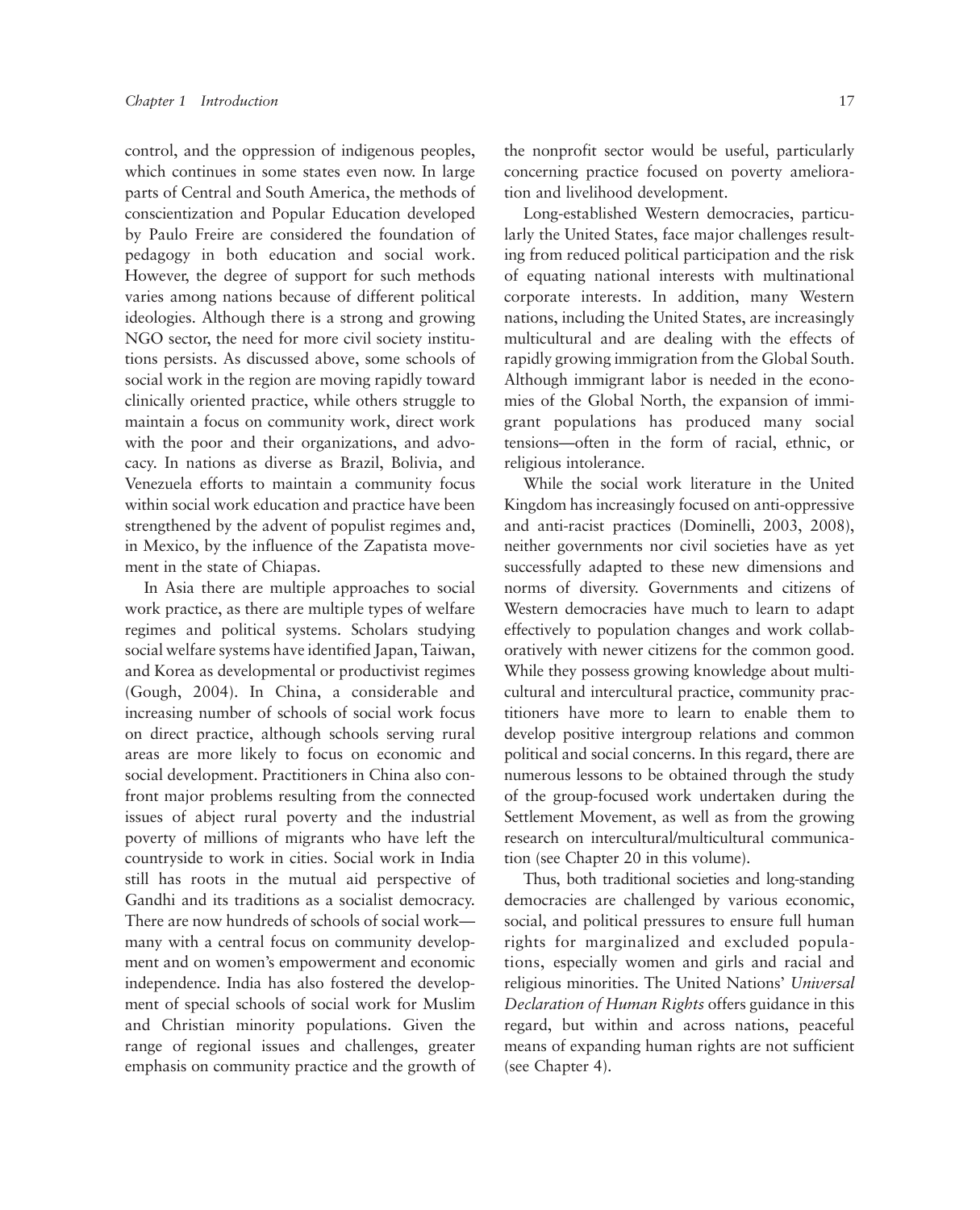Finally, globalization poses challenges not only to established systems, institutions, and customs but also to the survival of the world's poorest and most vulnerable populations. Every day, people perish for lack of food and potable water. Vital infrastructures are often lacking or nonexistent in post-industrial and developing states alike. We are bombarded daily with images of injustice and denial of opportunity, in our own communities and, through the media, around the world. Persistent and intensifying social problems require major governmental policy changes, stronger international compacts, and intensive social and economic development through public and nonprofit auspices. In all parts of the world, the solutions to these problems will require the collaboration of multiple disciplines and the education of more and better-prepared community practitioners who are able to work in diverse settings, develop innovative programs and services, forge new alliances, and advocate effectively in complex political/economic climates. There is also an increasing need for community practitioners who can facilitate and assist local leaders and organizations in strengthening community bonds, developing resources, and dealing with governmental structures to improve the quality of life for their residents in ways that enhance inclusion and social justice and decrease the exclusionary barriers of racism, sexism, classism, and homophobia. In response to this need for community-focused interventions, workers in other fields have increased their efforts. Social workers need to expand their historic involvement to strengthen communities and increase democratic participation at all levels of society.

#### **CURRENT MACRO AND COMMUNITY PRACTICE EDUCATION: CHALLENGES AND THEMES**

The emergence of a multipolar and increasingly interdependent global community has potential benefits for practitioners and educators. While throughout most of the 20th century Western models of social work were imposed on the rest of the world, during the past several decades community practice frameworks developed within other nations have become increasingly influential. This cross-fertilization of ideas began in the 1970s with the exposure of North American and European practitioners to the conscientization movement in Latin America, particularly the work of the Brazilian educator and activist Paulo Freire (1970/2000b, 2000a). Other concepts that emerged from Canada (*animation* and structural social work) and the Netherlands (agology) have also had considerable influence (Mullaly, 2007; Reisch, Wenocur, & Sherman, 1981–1982). In different ways, these concepts transformed Westerners' thinking about community practice by emphasizing the development of community members' critical consciousness and power. Previous work on leadership development has been strengthened by this newer emphasis along with increasing attention, particularly in the Global South, on the "capabilities" approach for building capacities among local groups and leaders (Nussbaum, 2011; Sen, 2005).

This newer learning grounded in research and practice from the Global South has propelled seven contemporary trends.

#### THEMES AND TRENDS IN CURRENT COMMUNITY PRACTICE

- 1. Development of a more fully realized empowerment perspective for practice—enriching the work of Solomon (1976, 1985), Gutiérrez (2003), Gutiérrez and Lewis (1999), Staples (2004), Chambers (1997), and Dominelli (2011) with a Freirean focus on developing power through conscientization (Freire, 1970/2000b) and with the capability and capacity development focus of Kabeer (2003), Sen (1999), and Nussbaum (2011).
- 2. Increased focus on identity- or interest-based conceptions of community (Delgado, 1994; Rivera & Erlich, 1998; see Chapters 11 and 28 in this volume).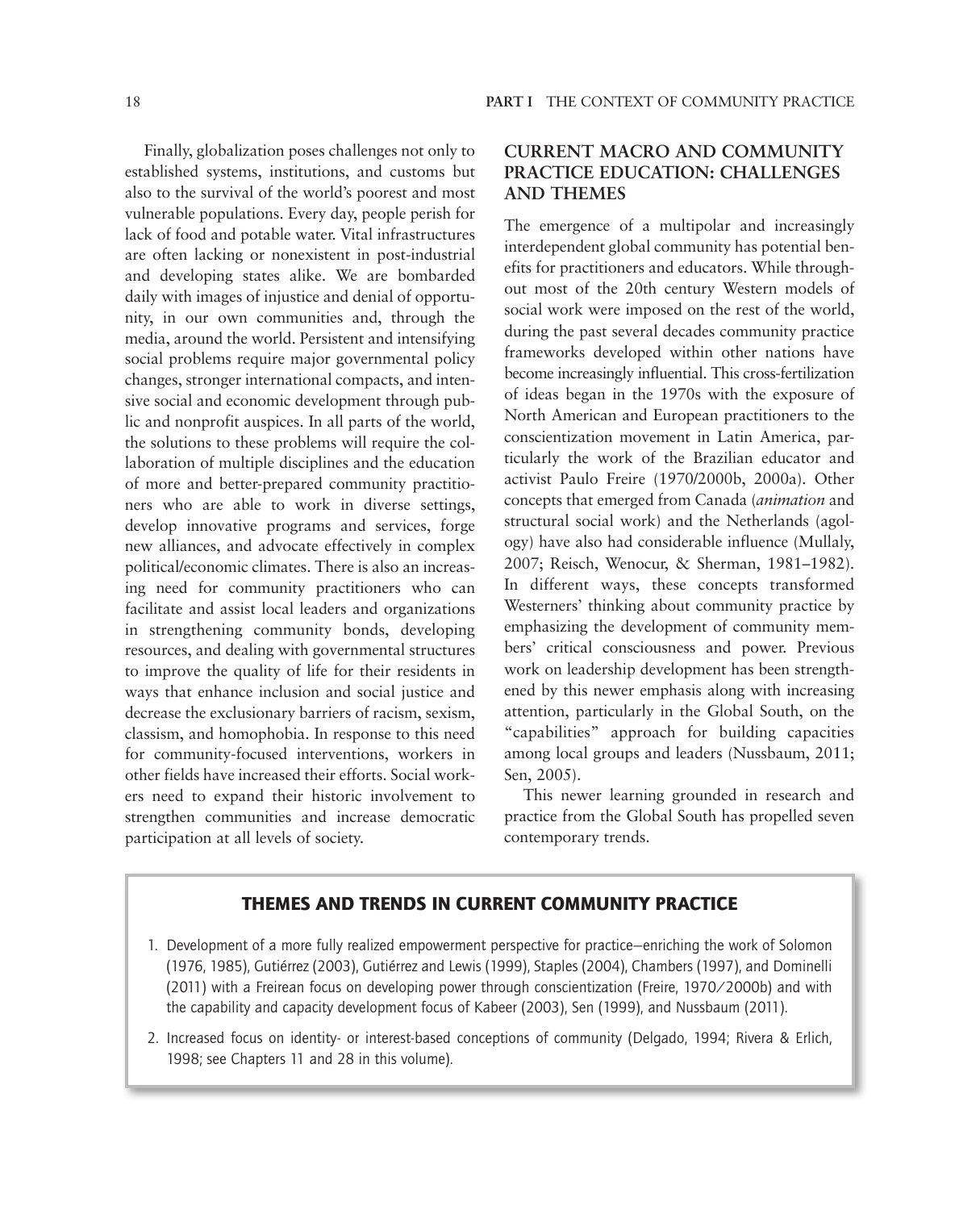- 3. Expansion of assets-based approaches to practice and commitment to ameliorating global poverty (Chowa & Sherraden, 2009; Friedmann, 2011; Hulme, 2010; McKernan & Sherraden, 2008; Kretzmann & McKnight, 1993).
- 4. Increased focus on social development (developmental perspective), capacity/capability development, and social capital development, although the meaning, emphases, and applications of these concepts differ somewhat across nations (Chambers, 1997; Midgley, 1995; Midgley & Sherraden, 2008; Delgado, 1999, 2011; Nussbaum, 2011; Reisch & Guyet, 2007; Sen, 1999).
- 5. Increased focus on rights-based practice (Ife 2008; 2012). Human rights literature is expanding rapidly with authors from many parts of the world; while there are arguments related to universalistic vs. relativistic views it is critical that all people be viewed and treated as fully human. As Shirin Ebad has stated: "Cultural relativity should never be used as a pretext to violate human rights" (UNDP, 2004, p. 23).
- 6. Increased focus on participation, participatory methods, and community-based participatory research emerging from these ascendant concepts (Chambers, 1997/*2008*; Noponen, 2005; see Chapter 14 in this volume).
- 7. Increased focus on sustainable development and the relationship between environmental justice and social work practice, particularly at the community level (Shiva, 2005, 2010; see Chapter 9 in this volume).

#### **Lessons From a Globalizing World**

Today, Internet technology has vastly enhanced the possibility for community practitioners to learn from the rest of the world. In developing nations such as Brazil, China, India, and South Africa the concept of community practice is being expanded in innovative ways to address specific environmental contexts and to link community practitioners' traditional concerns about poverty and social exclusion to emerging issues such as climate change (Andharia, 2009; Shiva, 2005). Nations with established social work traditions, such as Australia, France, Germany, and Great Britain, have also developed new directions for community practice (Brake & Deller, 2008; Dominelli, 2011; Gray & Webb, 2010).

For example, Brazil has pioneered the use of participatory budgeting, an empowering method of decision making that gives community residents genuine democratic input in identifying problems and allocating resources to address them (Goldsmith, 2007; Lorenz & Menino, 2005). This idea has spread around the world and is just being introduced into North America. In India, community practitioners have linked the goal of social justice explicitly with the idea of environmental justice in both theory and practice. The social work program at Rajagiri College in Cochin (in the state of Kerala) has inspired the entire campus to "go green," demonstrating on a daily basis the importance of environmental concerns. It also involves all students in sustained efforts to assist nearby rural villages. Tata Institute's School of Social Work emphasizes social and community development and has centers focused on community development and women. The Institute also sponsors a Centre on Disaster Management and Research.

Social work programs in Hong Kong have responded to the enormous needs on the Chinese mainland by expanding student recruitment and satellite programs and emphasizing program, organizational, and leadership development within the nongovernmental social service and health care sectors. They have also promoted the integration of community practice and economic development issues into their curricula, particularly the needs of transplanted rural populations. South African educators and scholars have long recognized the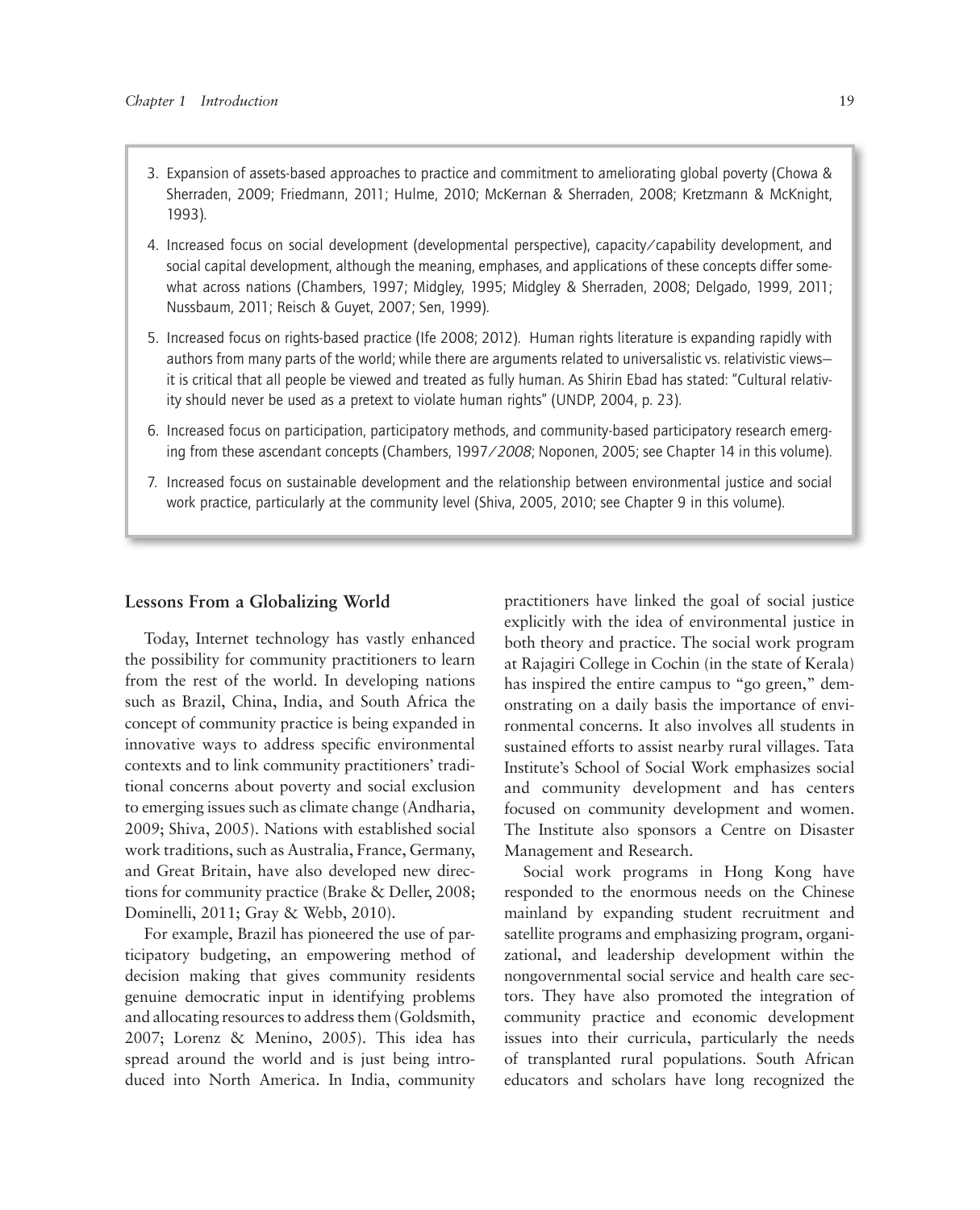connection between economic and social development and have avoided the dichotomization of these issues that often characterizes Western approaches (Weil, 2000). This model has influenced the development of programs throughout sub-Saharan Africa in nations as diverse as Ghana, Nigeria, and Malawi.

Australian educators are working with organizations such as Oxfam International on community development projects among the indigenous population and throughout Southeast Asia. In France, where community organization, or *animation sociale,* has long been taught in specialized schools and been considered a distinct occupation, there is a growing emphasis on the integration of immigrant populations into a society that was formerly politically diverse but demographically homogeneous. Similarly, British scholars such as Dominelli (2010) and Payne (2005) are focusing on the issue of social exclusion in an era of fiscal austerity. In sum, for community practitioners, the possibilities for creative syntheses of these trends have never been greater.

Schools of social work have continued to multiply in the United States. There are now more than 200 Master of Social Work programs in the country. Many of them offer courses in community practice, community organizing, community development, and macro practice (combining community and management practice). We have conducted a websearch survey of 65 of these programs to ascertain whether they offer macro or community practice concentrations and, if so, what methods they offer. The results of this survey are presented in Appendix A. We are also pleased to present the curriculum language for a set of competencies for macro practice in the United States, developed by the Association for Community Organization and Social Administration (ACOSA) and the National Association of Social Work Managers (see Appendix B). The competencies are divided equally between community practice and management practice. ACOSA's goal was to have macro practice faculty develop the competencies for macro curricula. Dorothy N. Gamble led the competency development project over several years, with considerable member participation and organizational support from Tracy Soska and Sondra Fogel of ACOSA. We hope that macro practice faculty at U.S. schools of social work will find the ACOSA competencies useful in their curriculum planning, as they are designed with both present and emerging challenges in mind.

#### **CONCLUSION**

In the years ahead, community practitioners around the world can make important contributions to local, national, and international efforts to respond to the dramatic changes produced by globalization and its multiple consequences. In order to promote human betterment, enhance human capacities, and protect human rights, new strategies are needed to address these issues. This volume is designed to help students, faculty, and practitioners gain new insights into the implications for community practice of the massive economic, social, political, and technological changes we face. It suggests ways to refine and adapt classic methods of organizing, development, planning, and social action, and encourages the development of new approaches to deal with the local and regional impact of global changes.

Social work curricula need to be globalized with greater attention to learning from local to global and global to local. While many schools in the Global North have made major efforts in this direction, there is much still to be done. Indeed, the curricula perspectives of schools of social work in the Global South are in general much more effectively "globalized" than are those of industrialized nations.

Abye Tasse, dean of the School of Social Work at the University of Addis Ababa and former president of the International Association of Schools of Social Work, has discussed this imbalance at several conferences. In 2003, during a discussion of international social work and global education issues at the Council on Social Work Education's Annual Program Meeting in Atlanta, after observing that internationalizing/globalizing curriculum for schools of social work was a Western preoccupation and need, Dean Tasse sagely noted that schools in the Global South already had internationalized/globalized curricula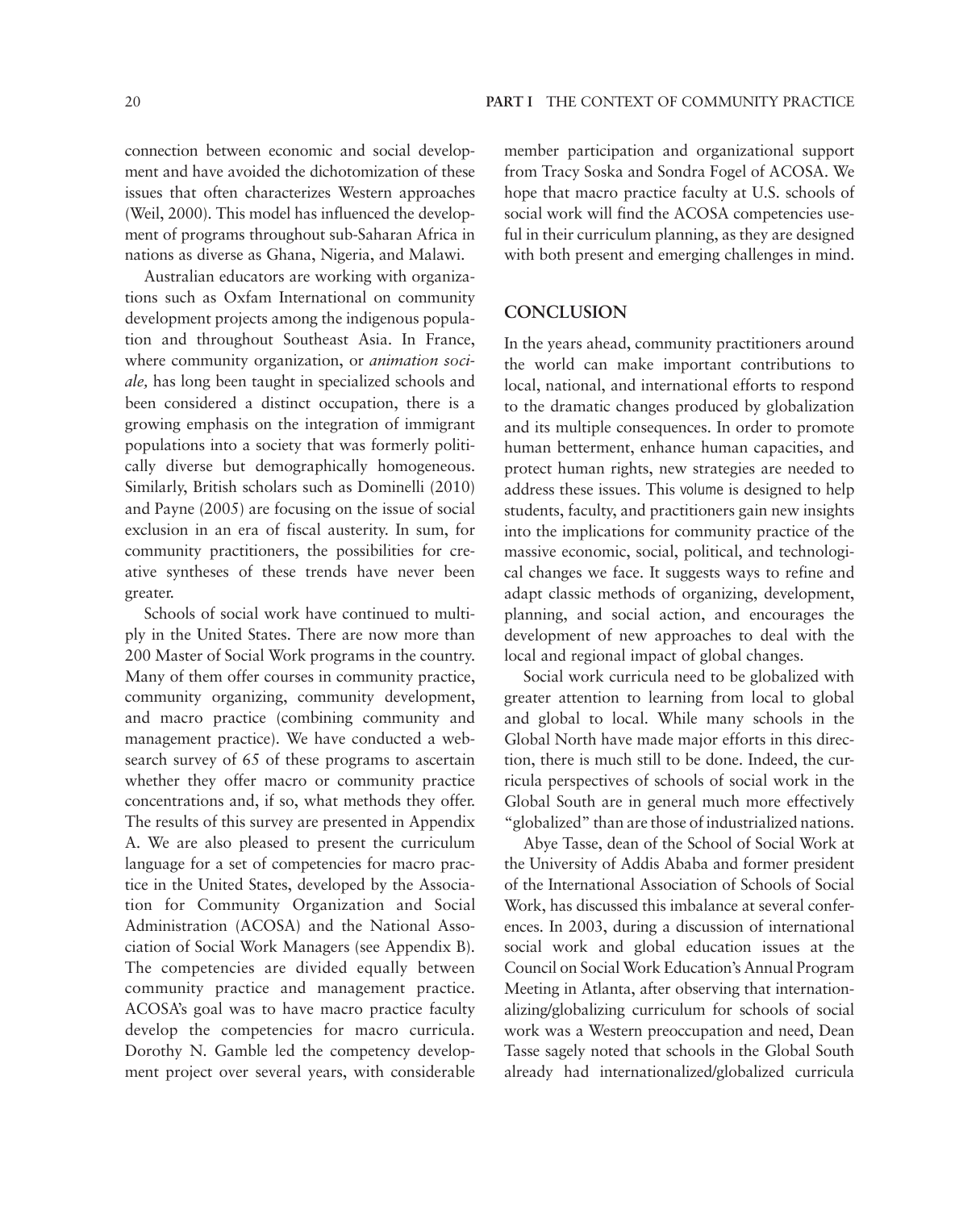for two major reasons: (a) as a response to their experiences with colonial powers that imposed Western models and approaches or (b) as a consequence of the inexorable forces of globalization that had already altered cultures and perceptions of local knowledge and integrated schools into a global system that favored Western knowledge, theory, and approaches (A. Tasse, personal communication, February 2003; also reported in Dominelli, 2007). Fortunately, many schools in the Global South are now reclaiming their own knowledge and culturally grounded practice. It is time for schools in the Global North to learn from their colleagues in the Global South—both because of the increasing diversity of their own populations and, more important, because educators in the Global North can learn valuable lessons about culture, humanity, respect, and groupbased helping from them. In today's context, mutual learning, mutual respect, and reciprocity are the bases for advancing social work knowledge and community practice throughout the world.

This handbook is based on the principle that knowledge is a major form of power for community members, students, and practitioners. This knowledge base consists of a growing range of theories, concepts, methods, strategies, and skills to promote effective community practice and to assist in rebuilding and expanding the reach and capabilities of civil society in the 21st century (Figueira-McDonough, 2001). All community practice approaches require multiple skills, particularly those of facilitation and leadership. As history demonstrates, the pursuit of democracy, social justice, and sustainable development is never easy; perseverance and a long-term perspective are necessary to improve the future wellbeing of local and global communities.

#### **REFERENCES**

- Andharia, J. (2007). Reconceptualizing community organization in India: A transdisciplinary perspective [Special issue]. *Journal of Community Practice, 15*(1–2), 91–120.
- Andharia, J. (2009). Critical explorations of community organization in India. *Community Development Journal, 44*(3), 276–290.
- Askeland, G. A., & Payne, M. (2006). Social work education's cultural hegemony. *International Social Work, 49*(6), 731–743.
- Barbera, R. A. (2006). Understanding globalization through short-term international field experiences. *Journal of Baccalaureate Social Work, 12*(1), 287–302.
- Barrett, C., Carter, M., & Little, P. (2006). Understanding and reducing persistent poverty in Africa: Introduction to a special issue. *Journal of Development Studies, 42*, 167–177.
- Brake, R., & Deller, U. (Eds.). (2008). *Community development: A European challenge.* Opladen, Germany: Barbara Budrich.
- Brisson, D. S. (2003). *Neighborhood, comprehensive community initiatives, and social capital: How they work together for low-income households.* Unpublished paper, University of North Carolina, Chapel Hill, School of Social Work.
- Chambers, R. (1997). *Whose reality counts? Putting the last first*. London: Intermediate Technology.
- Chandler, S. K., & Jones, J. (2003). "You have to do it for the people coming": Union organizing and the transformation of immigrant women workers. *AFFILIA: Journal of Women and Social Work, 18*(3), 254–271.
- Chowa, G., Ansong, D., & Masa, R. (2010). Assets and child well-being in developing countries: A research review. *Children and Youth Services Review, 32*, 1508–1519.
- Chowa, G., & Sherraden, M. (2009). *Wealth effects of an asset-building intervention among rural households in sub-Saharan Africa* (Center for Social Development Working Paper No. 09-57). St Louis, MO: Washington University, Center for Social Development.
- Collins, M. E., Kim, S. H., Clay, C., & Perlstein, J. (2009). Addressing issues of globalization in the training of public child welfare workers: Lessons from a training program in the USA. *International Social Work, 52*(1), 72–83.
- Cox, D., & Pawar, M. (2006). *International social work: Issues, strategies, and programs.* Thousand Oaks, CA: Sage.
- DeFilippis, J., Fisher, R., & Shragge, E. (2009). What's left in the community? Oppositional politics in contemporary practice. *Community Development Journal, 44*(1), 38–52.
- Delgado, G. (1994). *Beyond the politics of place*. Oakland, CA: Applied Research Center.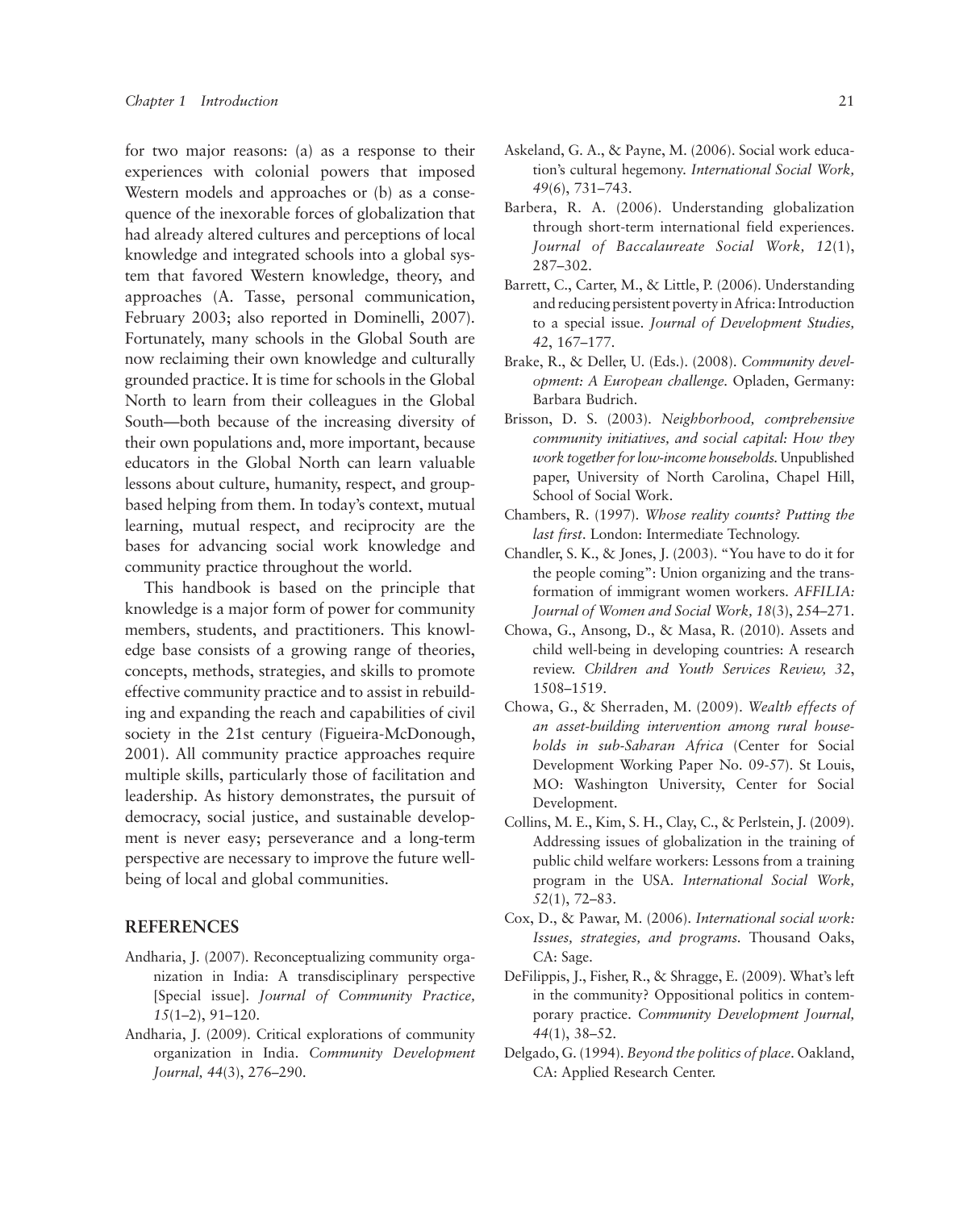- Delgado, M. (1999). *Community social work in practice in an urban context.* New York: Oxford University Press.
- Delgado, M. (2011). *Latino small businesses and the American dream: Community social work practice and economic and social development*. New York: Columbia University Press.
- Dominelli, L. (2003). *Anti-oppressive social work theory and practice*. Basingstoke, UK: Palgrave MacMillan.
- Dominelli, L. (2006). *Women and community action*. Bristol, UK: Policy Press, University of Bristol.
- Dominelli, L. (Ed.). (2007). *Revitalizing communities in a globalizing world*. Aldershot, UK: Ashgate.
- Dominelli, L. (2008). *Anti-racist social work* (3rd ed.). Basingstoke, UK: Palgrave Macmillan.
- Dominelli, L. (2010). Globalization, contemporary challenges and social work practice. *International Social Work, 53*(5), 599–612.
- Dominelli, L. (2011). *Social work in a globalizing world*. Cambridge, UK: Polity Press.
- Du Bois, W. E. B. (1896). *The Philadelphia Negro: A social study.* New York: B. Blom.
- Du Bois, W. E. B. (1935). *Black reconstruction.* New York: Harcourt Brace.
- Durkheim, E. (1964). *The rules of sociological method.* New York: Free Press. (Original work published 1895)
- Durkheim, E. (1984). *The division of labour in society.* London: Macmillan. (Original work published 1893)
- Eichler, M. (2007). *Consensus organizing: Building communities of mutual self-interest.* Thousand Oaks, CA: Sage.
- Fellin, P. (2001). *The community and the social worker*  (3rd ed.). Itasca, IL: F. E. Peacock.
- Figueira-McDonough, J. (2001). *Community analysis and praxis: Toward a grounded civil society.* Philadelphia: Brunner-Routledge/Taylor & Francis.
- Fisher, R. (2001). Political economy and public life: The context for community organizing. In J. Rothman, J. L. Erlich, & J. E. Tropman (Eds.), *Strategies of community intervention* (6th ed., pp. 100–117). Itasca, IL: F. E. Peacock.
- Fisher, R., & Karger, H. (1997). *Social work and community in a private world: Getting out in public.* New York: Longman.
- Fisher, R., & Karger, H. J. (2000). The context of social work practice. In P. Allen-Meares & C. Garvin (Eds.), *The handbook of social work direct practice* (pp. 5–22). Thousand Oaks, CA: Sage.
- Freire, P. (2000a). *Pedagogy of freedom: Ethics, democracy, and civic courage*. Lanham, MD: Rowman & Littlefield.
- Freire, P. (2000b). *Pedagogy of the oppressed* (30th anniversary ed.). New York: Continuum. (Original work published 1970)
- Friedmann, J. (1992). *Empowerment: The politics of alternative development.* Cambridge, MA: Blackwell.
- Friedmann, J. (2011). *Insurgencies: Essays in planning theory.* New York: Routledge.
- Gamble, D. N., & Weil, M. (2010). *Community practice skills: Local to global perspectives.* New York: Columbia University Press.
- Garber, R. (1997). Social work education in an international context: Current trends and future directions. In M. C. Hokenstad & J. Midgley (Eds.), *Issues in international social work: Global challenges for a new century* (pp. 159–171). Washington, DC: NASW Press.
- Gil, D. G. (1988). *Confronting injustice and oppression: Concepts and strategies for social workers*. New York: Columbia University Press.
- Goldsmith, W. W. (2007). *Participatory budgeting in Brazil*. Retrieved from http://www.plannersnetwork. org/publications/brazil\_goldsmith.pdf
- Gonzales, V. (2007). Globalization, welfare reform and the social economy: Developing an alternative approach to analyzing social welfare systems in the post-industrial era. *Journal of Sociology and Social Welfare, 34*(2), 187–211.
- Gough, I. (2004). East Asia: The limits of productivist regimes. In I. Gough & G. Wood (Eds.), *Insecurity and welfare regimes in Asia, Africa and Latin America: Social policy in development contexts* (pp. 169–201). Cambridge: Cambridge University Press.
- Gray, M., Coates, B., & Yellow Bird, M. (Eds.). (2010). *Indigenous social work around the world: Towards culturally relevant education and practice.* Surrey, UK: Ashgate.
- Gray, M., & Webb, S. A. (Eds.). (2010). *Ethics and value perspectives in social work.* New York: Palgrave Macmillan.
- Gutiérrez, L. M. (2003). *Empowerment in social work practice: A sourcebook.* San Diego, CA: Wadsworth.
- Gutiérrez, L., & Lewis, E. (1999). *Empowering women of color*. New York: Columbia University Press.
- Halpern, R. (1995). *Rebuilding the inner city: A history of neighborhood initiatives to address poverty in the United States.* New York: Columbia University Press.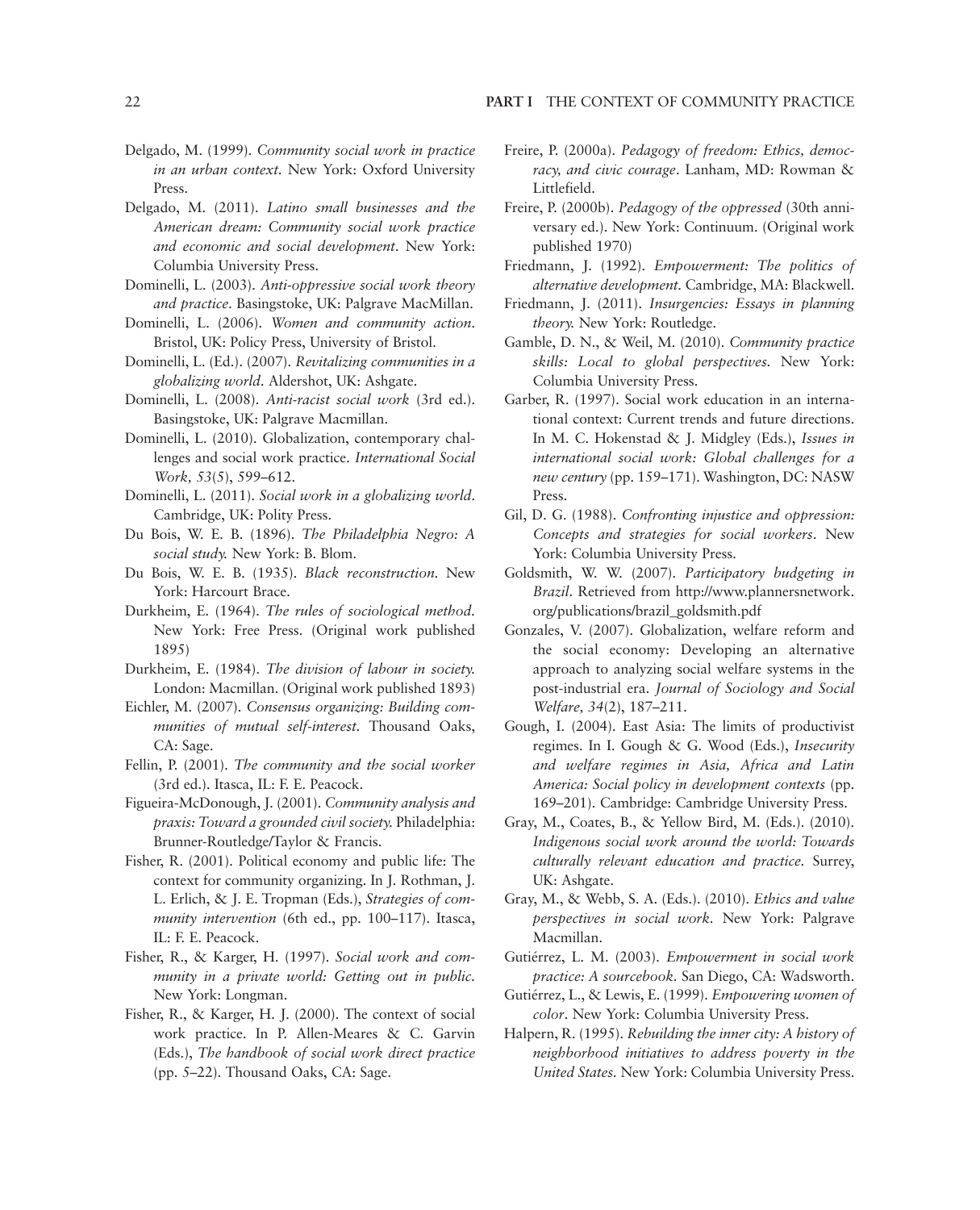- Healy, L. M. (2007). Universalism and cultural relativism in social work ethics. *International Social Work, 50*(1), 11–26.
- Healy, L. M. (2008). *International social work: Professional action in an interdependent world.* New York: Oxford University Press.
- Hessle, S. (2007). Globalisation: Implications for international development work, social work, and the integration of immigrants in Sweden. In L. Dominelli (Ed.), *Revitalizing communities in a globalizing world* (pp. 231–241). Hampshire, UK: Ashgate.
- Hoogvelt, A. (2007). Globalisation and imperialism: Wars and humanitarian intervention. In L. Dominelli (Ed.), *Revitalizing communities in a globalizing world*. Hampshire, UK: Ashgate.
- Hulme, D. (2010). *Global poverty: How global governance is failing the poor.* London & New York: Routledge.
- Ife, J. (2008). *Human rights and social work: Towards right-based practice* (Rev. ed.). Cambridge, UK: Cambridge University Press.
- Ife, J. (2010). *Human rights from below: Achieving rights through community development*. Melbourne, Australia: Cambridge University Press.
- Jacquette, J. S. (2009). *Feminist agendas and democracy in Latin America*. Durham, NC, and London: Duke University Press.
- Jones, J., & Pandey, R. (Eds.). (1981). *Social development: Conceptual, methodological and policy issues*. New York: St. Martin's.
- Kabeer, N. (2003). *Gender mainstreaming in poverty eradication and the Millennium Development Goals*. Ottawa, Canada: International Development Research Centre.
- Kim, M. (2009). The political economy of immigration and the emergence of transnationalism. *Journal of Human Behavior in the Social Environment, 19*(6), 675–689.
- Kretzmann, J. P., & McKnight, J. L. (1993). *Building communities from the inside out.* Evanston, IL: Northwestern University, Center for Urban Affairs.
- Krishna, A. (2007). The stages-of-progress methodology and results from five countries. In C. Moser (Ed.), *Reducing global poverty: The case for asset accumulation* (pp. 62–79). Washington, DC: Brookings Institution Press.
- Lightman, E. S., Mitchell, A., & Herd, D. (2008). Globalization, precarious work, and the food bank. *Journal of Sociology and Social Welfare, 35*(2), 9–28.
- Lorenz, J., & Menino, F. B. (2005). *Designing participatory budgeting*. New York: Springer.
- Lyngstad, R. (2008). The welfare state in the wake of globalization: The case of Norway. *International Social Work, 51*(1), 69–81.
- Lyons, K. (2006). Globalization and social work: International and local implications. *British Journal of Social Work, 36*(3), 365–380.
- Mahutga, M. C., Xiulian, M., Smith, D. A., & Timberlake, M. (2010). Economic globalisation and the structure of the world city system: The case of airline passenger data. *Urban Studies, 47*(9), 1925–1947.
- Marcuse, H. (1941). *Reason and revolution.* New York: Humanities Press.
- McKernan, S. M., & Sherraden, M. (2008). *Asset building and low-income families*. Washington, DC: Urban Institute Press.
- McKnight, J. L. (1997, March–April). A 21st-century map for healthy communities and families. *Families in Society, 78,* 117–127.
- McNeill, D., & St. Clair, A. L. (2009). *Global poverty, ethics and human rights: The roles of multilateral organizations.* London & New York: Routledge.
- Medoff, P., & Sklar, H. (1994). *Streets of hope: The fall and rise of an urban neighborhood.* Boston: South End Press.
- Meyer, M. (2007). Globalization and social work education: Evaluation of student learning in a macro practice class. *Social Work in Education, 26*(3), 247–260.
- Midgley, J. (1995). *Social development: The developmental perspective in social welfare*. Thousand Oaks, CA: Sage.
- Midgley, J., & Sherraden, M. (2008). The social development perspective in social policy. In J. Midgley, M. B. Tracy, & M. Livermore (Eds.), *The handbook of social policy* (2nd ed., pp. 435–446). Thousand Oaks, CA: Sage.
- Mondros, J., & Staples, L. (2008). Community organization. In T. Mizrahi & L. Davis (Eds.), *Encyclopedia of social work* (20th ed.). New York: Oxford University Press.
- Monea, E., & Sawhill, I. (2010). *A simulation on future poverty in the United States*. Washington, DC: Urban Institute.
- Mullaly, B. (2007). *The new structural social work* (3rd ed.). Don Mills, Ontario: Oxford University Press.
- Nash, M., Munford, R., & O'Donoghue, K. (Eds.). (2005). *Social work theories in action.* London: Jessica Kingsley.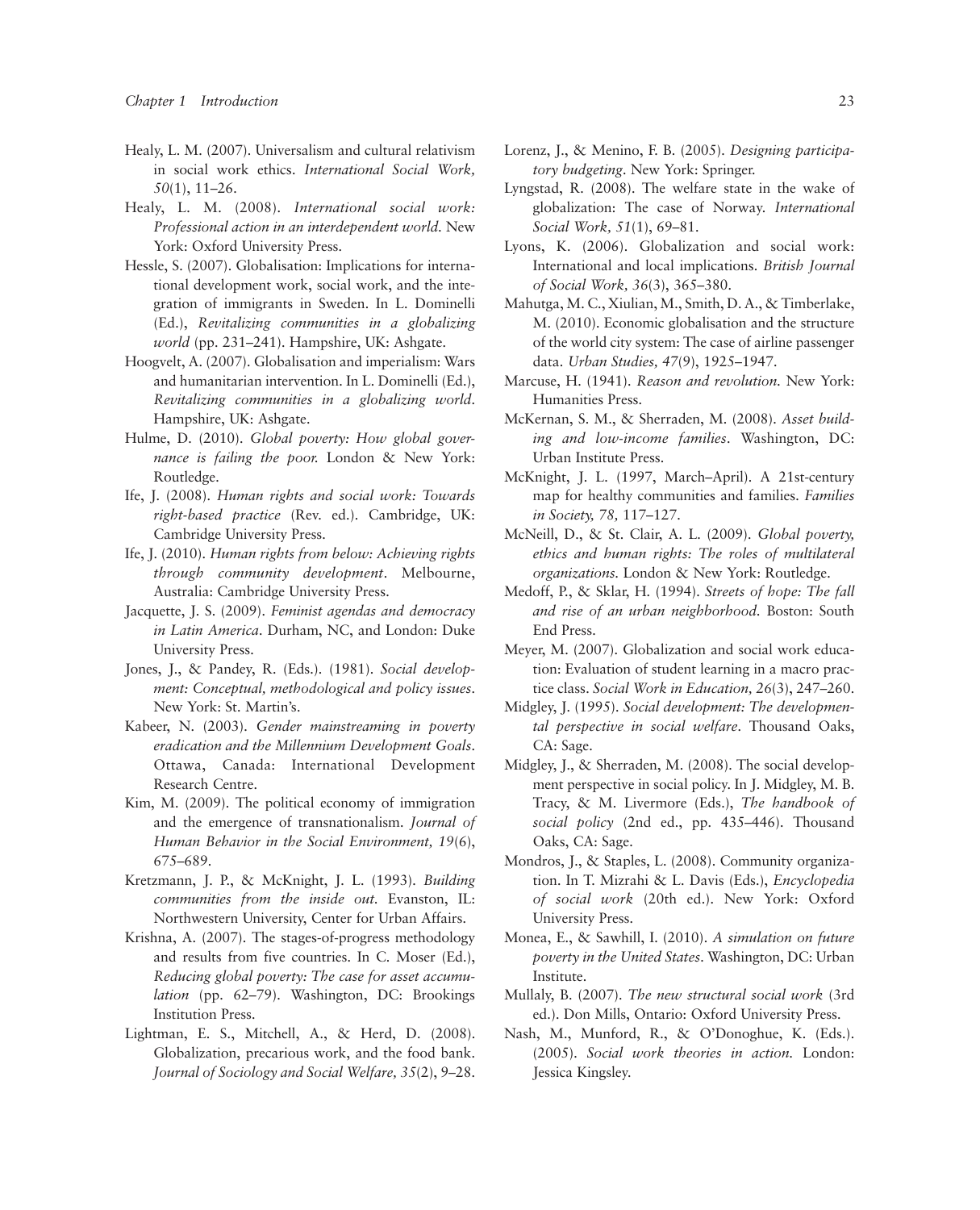- Netting, F. E., Kettner, P. M., McMurty, S. L., & Thomas, M. L. (2011). *Social work macro practice* (5th ed.). Englewood Cliffs, NJ: Prentice Hall.
- Noponen, H. (2005). The internal learning system: Assessing impact while addressing participant learning needs. *International Development*, *17*(2), 195–209.
- Nussbaum, M. C. (2001). *Women and human development: The capabilities approach*. Cambridge, UK: Cambridge University Press.
- Nussbaum, M. (2011). *Creating capabilities: The human development approach.* Cambridge, MA: Belknap Press of Harvard University Press.
- Ohmer, M., & DeMasi, K. (2009). *Consensus organizing: A community development workbook; A comprehensive guide to designing, implementing, and evaluating community change initiatives.* Thousand Oaks, CA: Sage.
- Olsen, G. M. (2007). Toward global welfare state convergence? Family policy and health care in Sweden, Canada and the United States. *Journal of Sociology and Social Welfare, 34*(2), 143–164.
- Parsons, T. (1951). *The social system.* New York: Free Press.
- Payne, M. (2005). *Modern social work theory* (3rd ed.). Basingstoke, Hampshire, UK: Palgrave Macmillan.
- Pease, B., & Fook, J. (Eds.). (1999). *Transforming social work practice: Postmodern critical perspectives.* London: Routledge.
- Pennell, J. (2007). Safeguarding all family members: Family Group Conferences and family violence. *Social Work Now, 37*, 4–8. Retrieved from http:// www.americanhumane.org/assets/pdfs/children/ fgdm/pc-fgdm-pennell.pdf
- Pennell, J., & Anderson, G. (2005). *Widening the circle: The practice and evaluation of Family Group Conferencing with children, youth, and their families*. Washington, DC: NASW Press.
- Pennell, J., Noponen, H., & Weil, M. (2005). Empowerment research. In M. Weil (Ed.), *The handbook of community practice*. Thousand Oaks, CA: Sage. (Also available electronically in libraries)
- Polack, R. J. (2004). Social justice and the global economy: New challenges for social work in the 21st century. *Social Work, 49*(2), 281–290.
- Putnam, R. D., & Feldstein, L. M. (2003). *Better together: Restoring the American community.* New York: Simon & Schuster.
- Rank, M. (2004). *One nation underprivileged: Why American poverty affects us all*. New York: Oxford University Press.
- Rawls, J. (1970). *A theory of justice.* Cambridge, MA: Harvard University Press.
- Reisch, M. (2008). Die Politik der Soziale Arbeit in Zeiten der Globalisierung. In F. Kessl & H.-U. Otto (Eds.), *Soziale Arbeit ohne Wohlfahrtsstaat? Zeitdiagnosen, Problematisierungen und Perspektiven* (pp. 223– 244)*.* Weinheim, Germany: Juventa.
- Reisch, M. (2011). Social services in the USA. *Neue Praxis, 2*(3), 217–227.
- Reisch, M. (2012). Community intervention. In C. Glisson, C. N. Dulmus, & K. M. Sowers (Eds.), *Social work practice with groups, communities, and organizations,* New York: Wiley.
- Reisch, M., & Guyet, D. (2007). Communities as "Big Small Groups": Culture and Social Capital. In R. Cnaan & C. Milofsky (Eds.), *Handbook of Communities and Organizations* (pp. 163–178)*.* New York: Springer.
- Reisch, M., Wenocur, S., & Sherman, W. (1981–1982, Winter). Empowerment, conscientization and animation as core social work skills. *Social Development Issues, 5,* 108–120.
- Rifkin, J. (2000). *The age of access: The new culture of hypercapitalism, where all of life is a paid-for experience.* New York: J. P. Tarcher/Putnam.
- Rivera, F. G., & Erlich, J. L. (1998). *Community organization in a diverse society* (3rd ed.). Boston: Allyn & Bacon.
- Ross, M. G. (1955). *Community organization: Theory, principles, and practice.* New York: Harper & Row.
- Rotabi, K. S., Gammonley, D., Gamble, D. N., & Weil, M. O. (2007). Integrating globalization into the social work curriculum. *Journal of Sociology and Social Welfare, 34*(2), 165–185.
- Sanders, D. S. (Ed.). (1982). *The developmental perspective in social work*. Manoa: University of Hawaii Press.
- Scott, J. (1995). *Sociological theory: Contemporary debates.* Cheltenham, UK: Edward Elgar.
- Sen, A. (1999). *Development as freedom.* New York: Anchor Books/Random House.
- Sen, A. (2005). Human rights and capabilities. *Journal of Human Development, 6*(2), 151–166.
- Sen, A. (2011). *The idea of justice.* Cambridge, MA: Belknap Press of Harvard University Press.
- Sherraden, M. S., & Ninacs, W. A. (Eds.). (1998). *Community economic development and social work.*  New York: Haworth.
- Shiva, V. (2005). *Earth democracy: Justice, sustainability, and peace.* Boston: South End Press.